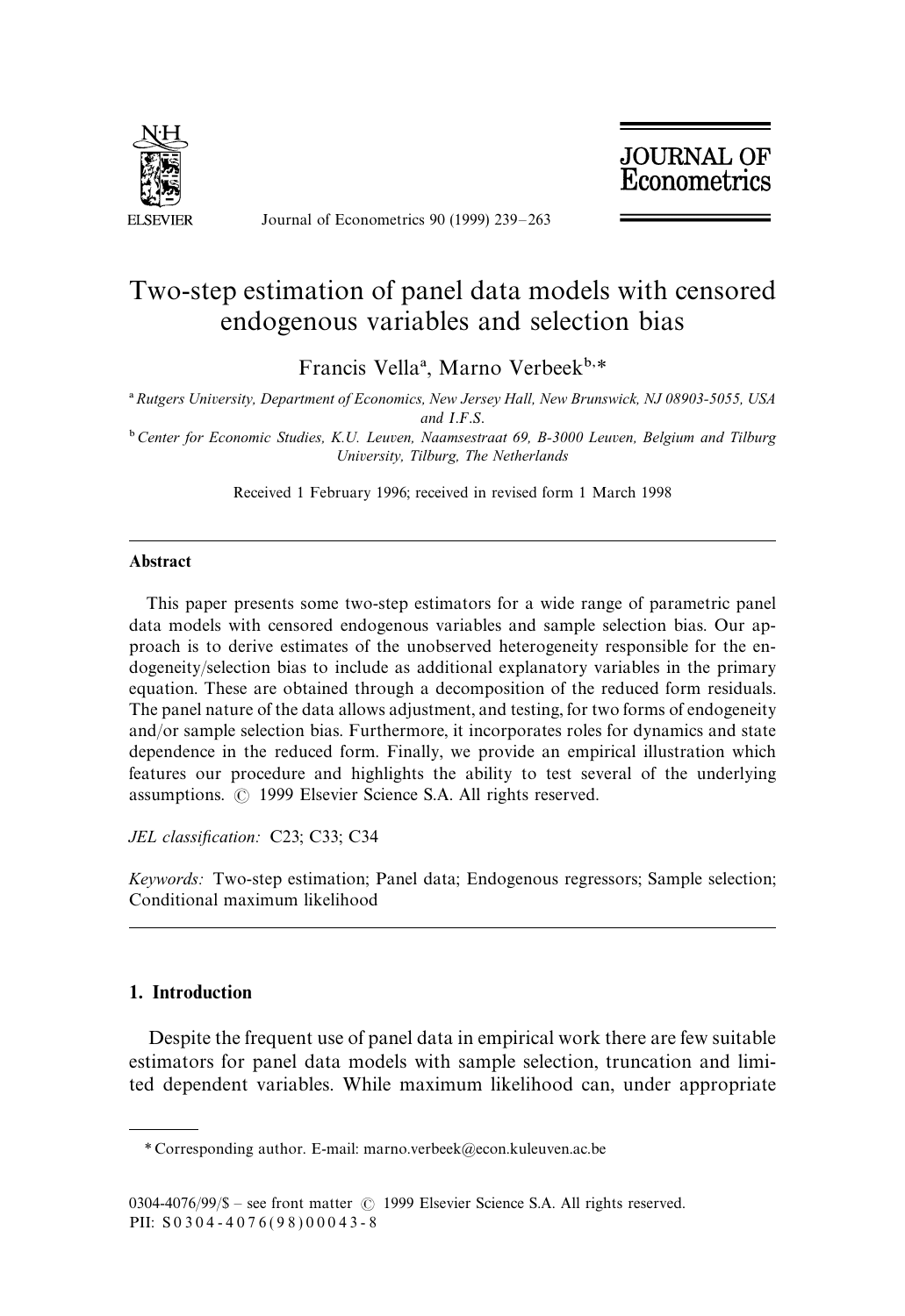distributional assumptions, provide consistent estimators, its empirical use is hampered by computational complexities such as local maxima and multidimensional integrals. This paper proposes some two-step estimators, for a range of parametric panel data models, which avoid these problems. The models comprise a primary equation with an endogeneous explanatory variable, or selection bias, and a reduced form for the endogenous explanator or selection process. Following Heckman (1979), we argue that endogeneity and sample selection bias result from the failure to account for unobserved heterogeneity in the primary equation. We derive estimates of this heterogeneity from the reduced form residuals, to include as additional explanatory variables.

We examine two classes of models. The first is characterized by a primary equation with an uncensored dependent variable and an endogenous censored explanator. This case includes the sample selection model. Given estimates of the reduced form parameters, the primary equation parameters can be estimated by ordinary least squares, based upon a conditional expectation, and we refer to this as *conditional moment estimation*. The second class features a primary equation with a censored dependent variable and an uncensored endogenous explanatory variable. As the primary equation is estimated by maximum likelihood, where the likelihood function corresponds to the conditional density given the endogenous explanatory variable, we assign it an interpretation of *conditional maximum likelihood* (Smith and Blundell, 1986).

Many panel data estimators assume that the endogeneity or selection bias is due to time-invariant individual effects (see, for example, Hausman and Taylor, 1981; Amemiya and MaCurdy, 1986; Honoré, 1992, Honoré, 1993).<sup>1</sup> We, however, also incorporate endogeneity/selectivity through an individual time specific component. This extends cross-sectional estimators (see, for example, Heckman, 1978, Heckman, 1979; Smith and Blundell, 1986; Rivers and Vuong, 1988; Vella, 1993) by separating the individual effects from these individual specific/time effects. We also capture state dependence in the process generating the endogeneity/selection bias. Our approach also encompasses existing panel data procedures for sample selection and attrition bias (see, for example, Ridder, 1990; Nijman and Verbeek, 1992).

Two-step procedures are generally inefficient (see, for example, Newey, 1987) and thus the attraction of our approach, in contrast to maximum likelihood, is its relative computational ease. In some instances, however, our two-step estimator is asymptotically efficient within a limited information framework (LIML). Our method provides initial consistent estimators for a LIML

<sup>&</sup>lt;sup>1</sup>A recent exception is Kyriazidou (1997) who provides a semi-parametric estimator for the panel data sample selection model in which the selection bias also operates through time-varying effects.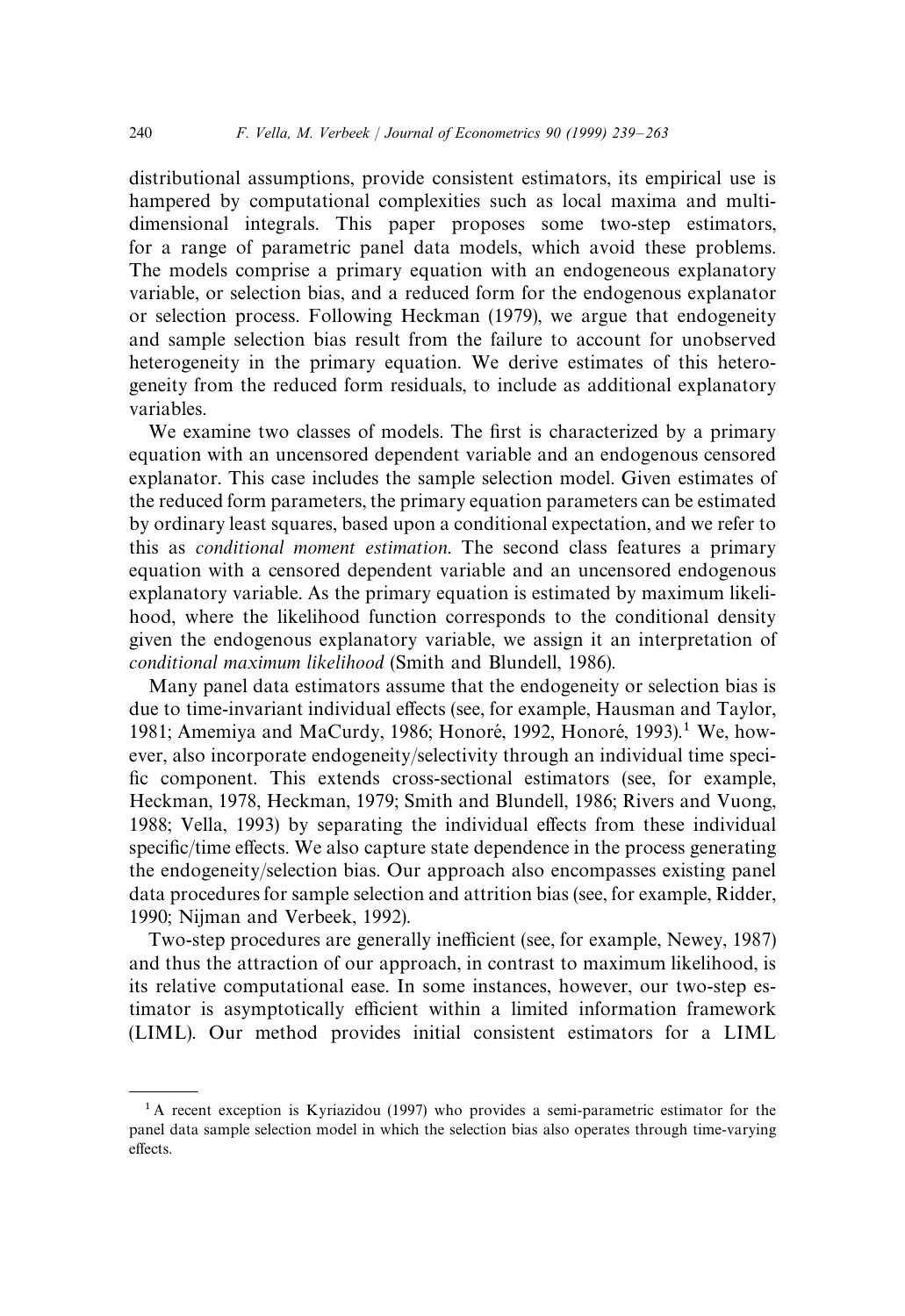approach so that asymptotically efficient estimators can be obtained in one iteration.2

The following two sections consider conditional moment and conditional maximum likelihood estimation, respectively. Section 4 presents an empirical example, featuring the wage*—*hours relationship, which illustrates a non-conventional form of sample selection bias where the endogenous explanatory variable, which is also the basis of the selection rule, enters the conditional mean nonlinearly. This empirical example illustrates our procedure and highlights how many of our assumptions can be tested. Concluding comments are contained in Section 5.

#### 2. Conditional moment estimation

Consider the following model where the parameters of Eq. (1) are of primary focus while Eq. (2) is the reduced form for the explanatory variable which is endogenous and/or the basis of the selection rule. The censoring and selection rules are in Eqs. (3) and (4):

$$
y_{it}^* = m_1(x_{it}, z_{it}; \theta_1) + \mu_i + \eta_{it}, \tag{1}
$$

$$
z_{it}^* = m_2(x_{it}, z_{i,t-1}; \theta_2) + \alpha_i + v_{it}, \tag{2}
$$

$$
z_{it} = h(z_{it}^*; \theta_3),\tag{3}
$$

$$
y_{it} = y_{it}^{*} \text{ if } g_t(z_{i1},...,z_{iT}) = 1,= 0 \text{ (unobserved) if } g_t(z_{i1},...,z_{iT}) = 0,
$$
 (4)

where *i* indexes individuals ( $i = 1, ..., N$ ) and *t* indexes time ( $t = 1, ..., T$ ); *y*<sub>H</sub><sup>\*</sup> and  $z_{tt}^*$  are latent endogenous variables with observed counterparts  $y_{it}$  and *z* and  $m_2$  denote general functions characterized by the unknown parameters in  $\theta_1$  and  $\theta_2$ , respectively. This allows a non-linear relationship between  $z_{it}$  and  $y_{it}^*$ . The mapping from the latent to the observed form is through the censoring functions  $h$  and  $g_t$  noting that the former may depend on the unknown parameter vector  $\theta_3$ . The function  $g_t$  indicates that  $y_{it}$  is only observed for certain values of  $z_{i1}, \ldots, z_{iT}$ . This includes sample selection where  $y_{it}$  is only observed if, for example,  $z_{it} = 1$  or, alternatively in the balanced subsample case, if  $z_{i1} = \cdots = z_{iT} = 1.$ 

The equations' errors comprise random individual effects,  $\mu_i$  and  $\alpha_i$ , and random individual specific time effects,  $\eta_{it}$  and  $v_{it}$ , which are assumed to be

<sup>&</sup>lt;sup>2</sup> A potentially computationally attractive alternative is simulate maximum likelihood, in which the integrals in the log-likelihood function are replaced by simulators (see Gourieroux and Monfort, 1993). Nevertheless, the use of consistent starting values reduces computational costs substantially.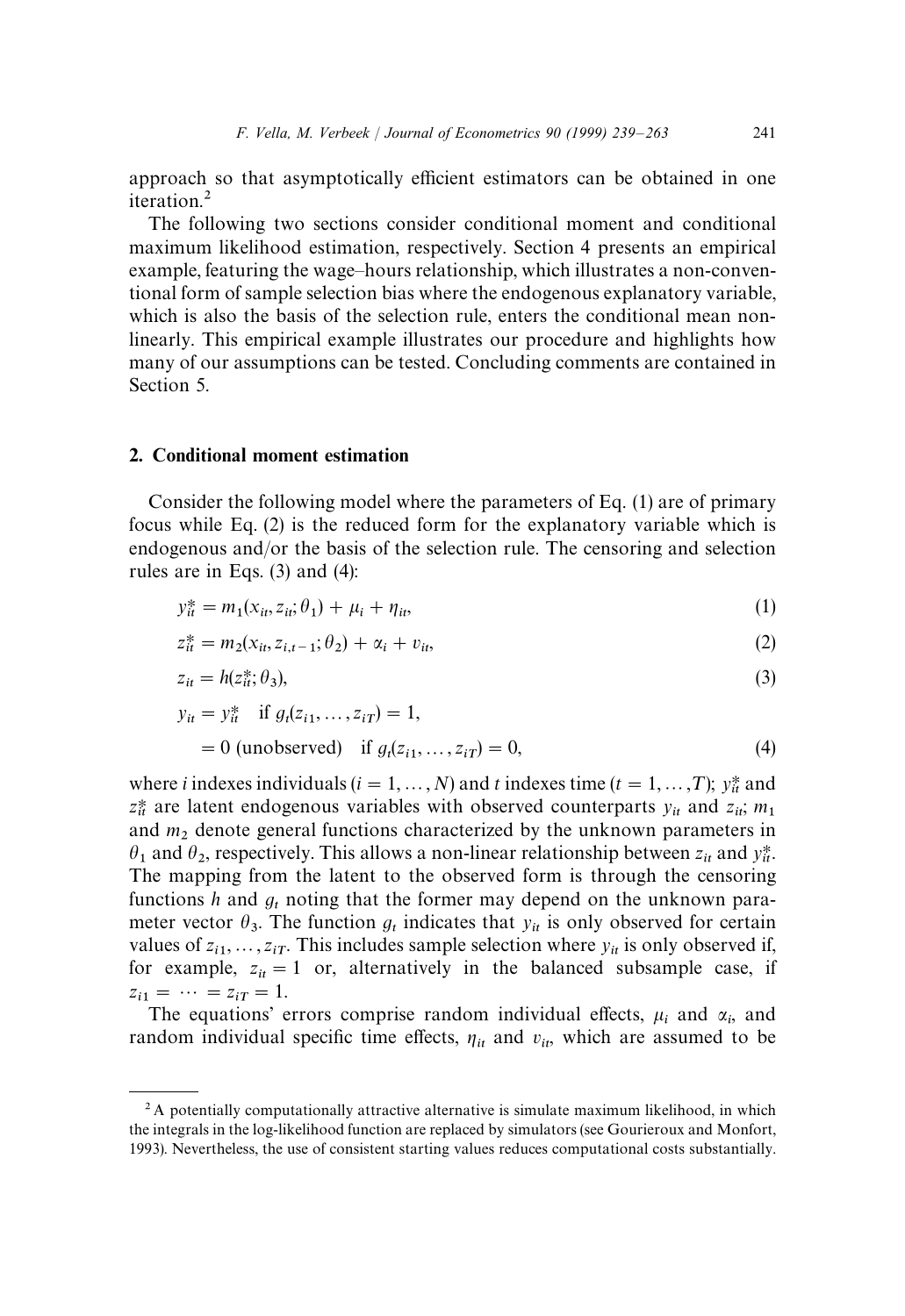independent across individuals. Denote  $\varepsilon_{it} = \mu_i + \eta_{it}$ ;  $u_{it} = \alpha_i + v_{it}$ ; and  $u_i$  as the T vector of  $u_{it}$ 's for individual *i*. Writing  $X_i = [x_{i1}, \dots, x_{iT}]'$ , we assume

$$
u_i|_{X_i} \sim N.I.D.(0,\sigma_\alpha^2 u' + \sigma_v^2 I),\tag{5}
$$

$$
E\{\varepsilon_{it} | X_{i}, u_{i}\} = \tau_{1} u_{it} + \tau_{2} \bar{u}_{i}, \tag{6}
$$

where *i* is a *T* vector of ones;  $\bar{u}_i = T^{-1} \sum_{t=1}^T u_{ii}$ ; and  $\tau_1$  and  $\tau_2$  are unknown constants. Eq. (5) imposes normality and a strict error components structure on the reduced form and excludes any form of autocorrelation in  $v_{it}$ . Eq. (6) allows for heteroskedasticity and autocorrelation in  $\eta_{it}$  but imposes the strict exogeneity of  $x_{it}$ .

The model features a potential role for state dependence in the reduced form. This ensures that the error components do not incorrectly capture the dynamics which should be attributed to lagged dependent variables. Unfortunately, we are unable to incorporate dynamics operating through the lagged dependent variable in the primary equation.3 To estimate this model we first consider condition (1) on the *T* vector of outcomes,  $z_i = (z_{i1}, \dots, z_{iT})'$ , and  $g_t(z_i) = 1$ , to get

$$
E\{y_{it} | X_i, z_{i0}, z_i\} = m_1(x_{it}, z_{it}, \theta_1) + E\{\varepsilon_{it} | X_i, z_{i0}, z_i\}.
$$
 (7)

If  $m_2$  does not depend on  $z_{i,t-1}$ , and sample selection only depends on the current  $z_{it}$ , it is possible to condition upon  $z_{it}$  only, rather than  $z_i$ , and base estimators on the corresponding conditional moments (see Wooldridge, 1995). In this case  $z_{i0}$  drops from the conditioning set.

Eq. (6) implies that the conditional expectation of  $\varepsilon_{it}$  in Eq. (7) is a linear function of the conditional expectation of  $u_{it}$ . To derive this latter expectation we use:

$$
E\{u_{it}|X_i, z_{i0}, z_i\} = \int [\alpha_i + E\{v_{it}|X_i, z_{i0}, z_i, \alpha_i\}] f(\alpha_i | X_i, z_{i0}, z_i) d\alpha_i, \tag{8}
$$

where  $f(\alpha_i | X_i, z_{i0}, z_i)$  denotes the conditional density of  $\alpha_i$ . The conditional expectation of  $v_{it}$  given  $X_i$ ,  $z_{i0}$ ,  $z_i$  and  $\alpha_i$  is the cross-sectional generalized residual (see Gourieroux et al., 1987) from Eq. (2) as, conditional on  $\alpha_i$ , the errors from Eq. (2) are independent across observations. The conditional distribution of  $\alpha_i$  can be derived using the result<sup>4</sup>

$$
f(\alpha_i | X_i, z_{i0}, z_i) = \frac{f(z_i, z_{i0} | X_i, \alpha_i) f(\alpha_i)}{f(z_i, z_{i0} | X_i)},
$$
\n(9)

<sup>3</sup> Arellano et al. (1997) present an estimator that allows for the lagged *latent* dependent variables to enter both equations linearly. This approach is restricted to models with tobit types of censoring.

<sup>&</sup>lt;sup>4</sup> We use  $f(.)$  as generic notation for any density/mass function.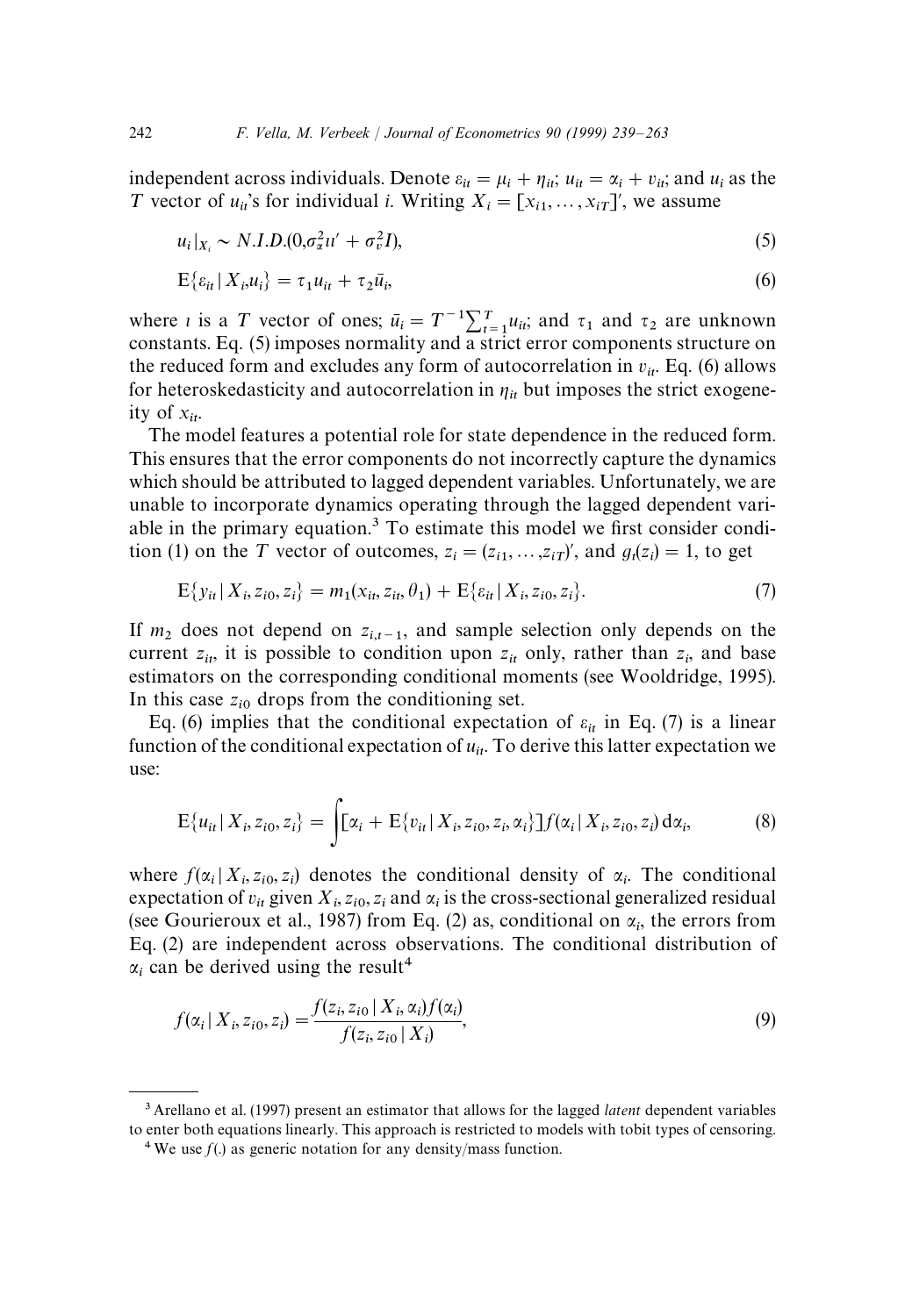where we have used that  $\alpha_i$  is independent of  $X_i$  and

$$
f(z_i, z_{i0} | X_i) = \int f(z_i, z_{i0} | X_i, \alpha_i) f(\alpha_i) d\alpha_i
$$
\n(10)

is the likelihood contribution of individual *i* in Eq. (2). Finally,

$$
f(z_i, z_{i0} | X_i, \alpha_i) = \left[ \prod_{t=1}^T f(z_{it} | X_i, z_{i,t-1}, \alpha_i) \right] f(z_{i0} | X_i, \alpha_i), \tag{11}
$$

where  $f(z_{it} | X_i, z_{i,t-1}, \alpha_i)$  has the form of the likelihood contribution in the cross-sectional case.

If we assume that  $f(z_{i0} | X_i, \alpha_i)$  does not depend upon  $\alpha_i$  and any of the other error components,  $z_{i0}$  is strictly exogenous and  $f(z_{i0} | X_i, \alpha_i) = f(z_{i0} | X_i)$ . Thus we can condition upon  $z_{i0}$  in Eqs. (10) and (11) and obtain valid inferences neglecting its distribution. In general, however, we require an expression for the distribution of the initial value conditional on the exogenous variables and  $\alpha_i$ . For most applications, the only practical solution will be a methodology, suggested by Heckman (1981) for the random effects probit model, in which the reduced form for  $z_{i0}$  is approximated using all pre-sample information on the exogenous variables. Apart from its dependence upon the unobserved component  $\alpha_i$ , the specification of  $f(z_{i0}|X_i, \alpha_i)$  can be tested separately from the rest of the model (see Labeaga, 1996).

The unknown parameters in Eq. (2) can be estimated consistently by maximum likelihood under the usual regularity conditions. With these values we can estimate Eq. (8), which requires an expression for the likelihood contribution in an i.i.d. context, the corresponding generalized residual, and the numerical evaluation of two one-dimensional integrals.<sup>5</sup> The estimate of Eq.  $(8)$  and its average over time provide two additional terms to be included in the primary equation, with coefficients  $\tau_1$  and  $\tau_2$ . These parameters can be estimated jointly with  $\theta_1$  in the second step from conditional moment restrictions such as least squares based on Eq. (7). Under the null hypothesis of no endogeneity  $\tau_1 = \tau_2 = 0$  standard errors can be computed in the usual way. Consequently,  $t_1 - t_2 = 0$  standard errors can be computed in the usuar way. Consequently, the standard Wald test of the significance of the additional terms is an endogeneity test. In general, standard errors should be adjusted for heteroskedasticity, autocorrelation, and for the estimation of the correction terms. This is discussed in Appendix A. In the sample selection model the second step is estimated using the subsample based upon  $g_t(z_i) = 1$  and the *t*-statistics on the correction terms provide tests for sample selection bias.

<sup>&</sup>lt;sup>5</sup>Evaluation of these integrals is straightforward using, for example, results from Butler and Moffitt (1982).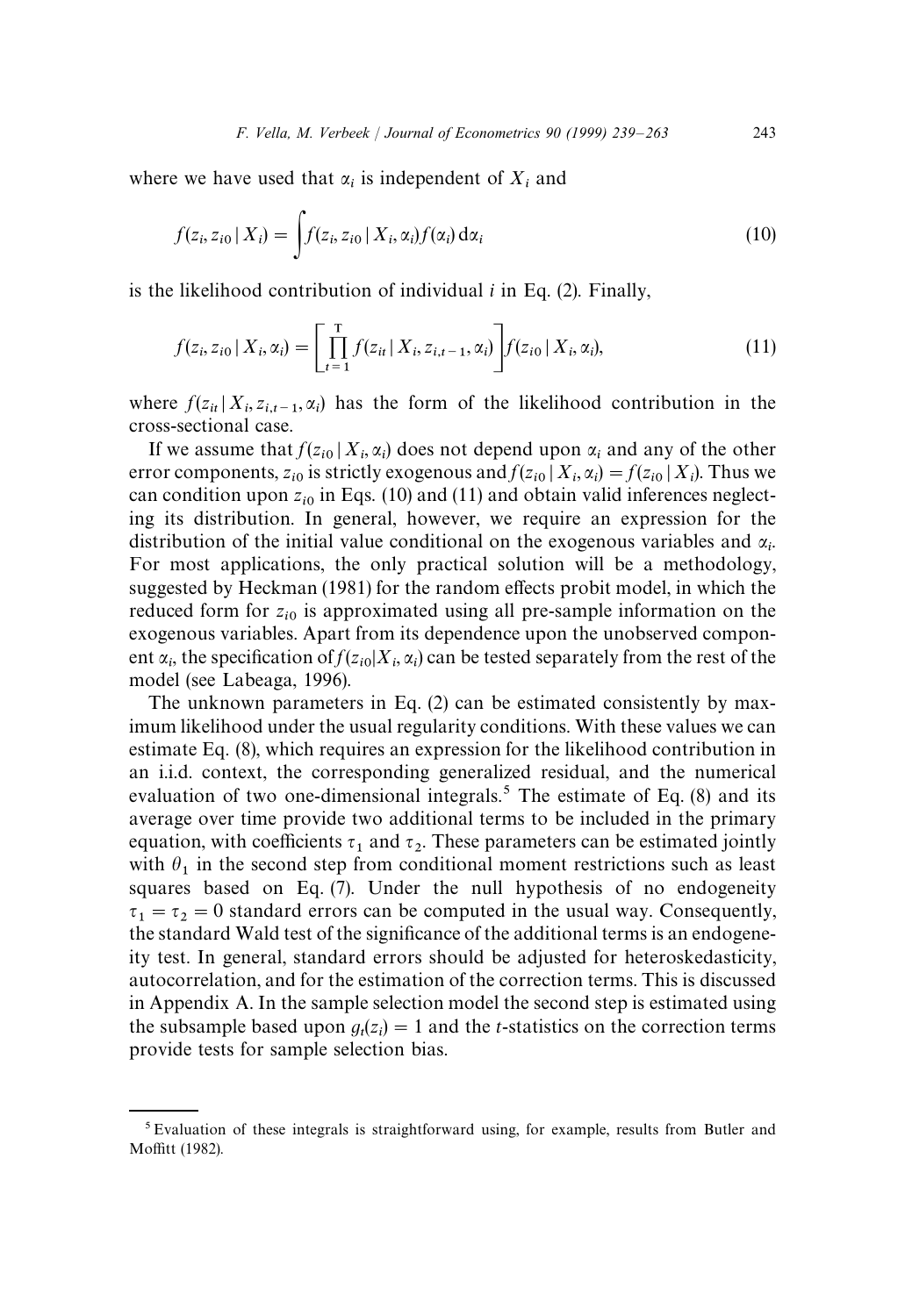The model, in theory, can be estimated by maximum likelihood if we complement Eqs. (5) and (6) with additional distributional assumptions. If all error components are assumed to be homoskedastic and jointly normal, excluding autocorrelation in the time-varying components, it follows that Eq. (6) holds with  $\tau_1 = \sigma_{\eta v}/\sigma_{\eta}^2$  and  $\tau_2 = T(\sigma_{\mu\alpha} - \sigma_{\eta v}\sigma_{\alpha}^2/\sigma_{\eta}^2)/(\sigma_v^2 + T\sigma_{\alpha}^2)$ , where  $\sigma_{\eta v}$  and  $\sigma_{\mu\alpha}$  denote the covariances between the corresponding terms. This shows that  $\tau_2$  is non-zero even when the individual effects  $\alpha_i$  and  $\mu_i$  are uncorrelated. In contrast, the two-step approach readily allows for heteroskedasticity and autocorrelation in the primary equation. Moreover, the assumption in Eq. (6) can easily be relaxed to, for example,

$$
E\{\varepsilon_{it} | u_i\} = \lambda_{1t} u_{i1} + \lambda_{2t} u_{i2} + \cdots + \lambda_{Tt} u_{iT}.
$$
 (12)

By altering Eq. (6) our approach can be extended to multiple endogenous regressors or sample selection rules. With two endogenous variables,  $z_{1, it}$  and  $z_{2,it}$ , say, with reduced form errors  $u_{1,it}$  and  $u_{2,it}$ , respectively, Eq. (6) is replaced by

$$
E\{\varepsilon_{it} | u_{1,i}, u_{2,i}\} = \tau_{11} u_{1,i} + \tau_{12} \bar{u}_{1,i} + \tau_{21} u_{2,i} + \tau_{22} \bar{u}_{2,i}.
$$
 (13)

Computation of the generalized residuals, however, now requires the evaluation of  $E\{\mathbf{u}_{j,i\mathbf{i}} | X_i, z_{1,i}, z_{2,i}\}$  for  $j = 1, 2$ . Unless  $z_{1,i}$  and  $z_{2,i}$  are independent, conditional upon  $X_i$ , the required expressions are different from those obtained from Eqs. (8) and (9) and generally involve multi-dimensional numerical integration.

Many of the above assumptions can be tested empirically. While relaxing normality in the reduced form is computationally difficult, except in special cases for the *h* function, it is possible to test for departures from normality. It is also possible to test for serial correlation and heteroskedasticity using conditional moment tests. Also, we assume that the variables in  $X_i$  are strictly exogenous. This assumption excludes lagged dependent variables in the primary equation as well as feedback from lagged values of *y* to current *x*'s. If components of *X*iare not strictly exogenous they should be included in *z* and excluded from the reduced form. The conditional moment restriction given in Eq. (7) would typically then be changed to

$$
E\{(y_{it} - E\{y_{it} | X_i, z_i, z_{i0}\})\zeta(x_{it}, z_{it})\} = 0
$$
\n(14)

for a vectorial instrument function  $\zeta$ , depending upon the functional form of  $m_1$ . Consequently, strict exogeneity of  $x_{it}$  could be tested through, for example, the following moment condition:

$$
E\{(y_{it} - E\{y_{it} | X_i, z_i, z_{i0}\})x_{i,t+1}\} = 0.
$$
\n(15)

That is, if the last period's values of *y* influence current *x*'s the strict exogeneity condition would be violated.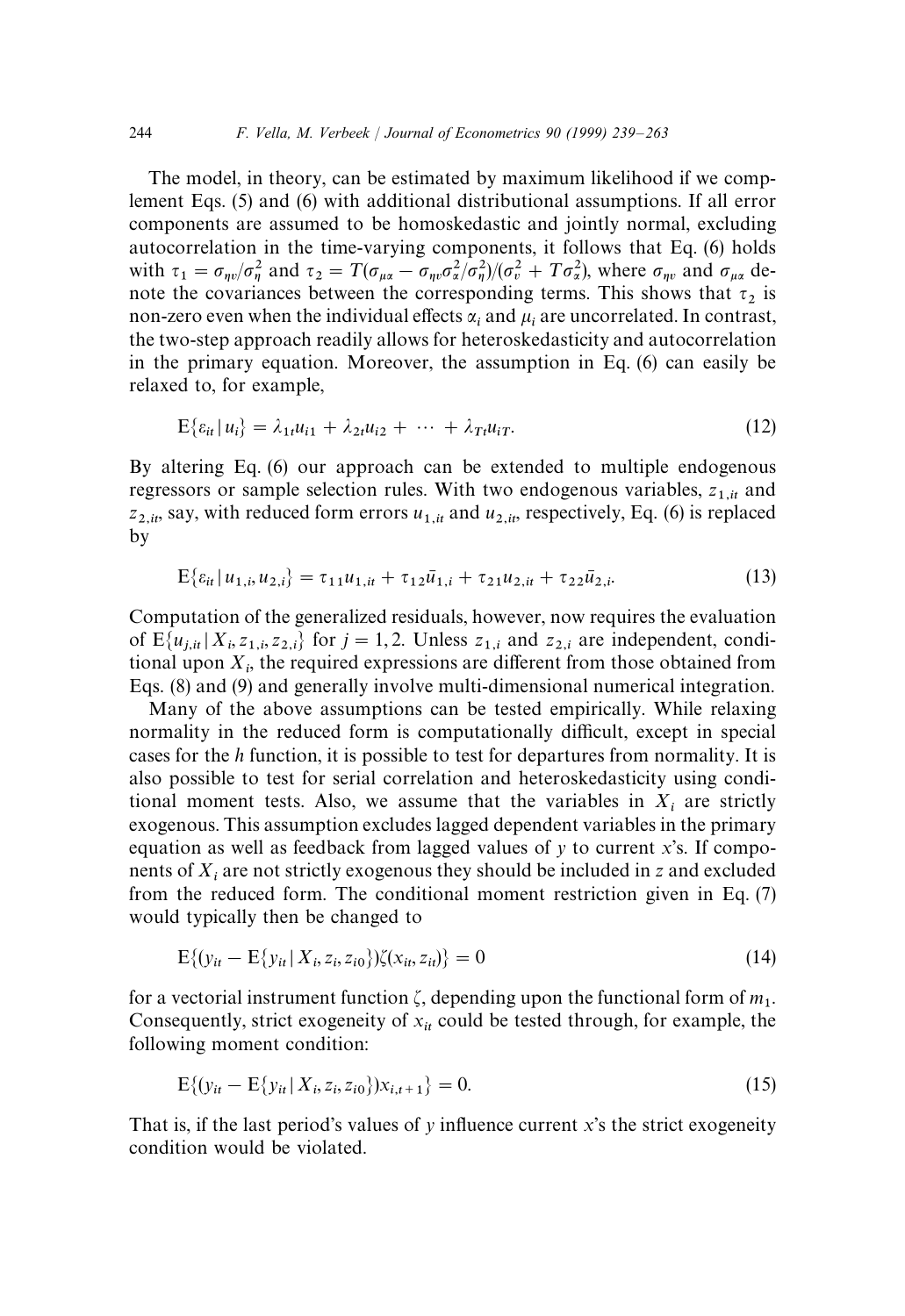An important issue is identification. As in the standard non-linear regression model we require that the matrix of first derivatives of  $m_j$  with respect to  $\theta_j$ , evaluated at the observation points, has full column rank  $(j = 1, 2)$ . Then, non-linearities in  $m_1$  or  $m_2$ , or a non-linear mapping from the reduced form variables to the correction terms will identify the model. However, in instances where we do not wish to rely on such an identification scheme we need an exclusion restriction in  $m_1$  for every endogenous variable. If the endogeneity is restricted to the time-invariant component  $(\tau_1 = 0)$  no exclusion restrictions are required as, in the spirit of Hausman and Taylor (1981), the time variation in the exogenous regressors is exploited.

The contribution of our approach is the following. First, it extends many available cross-sectional estimators (see, for example Heckman, 1978; Heckman, 1979; Vella, 1993) by exploiting the panel nature of the data to isolate the form of heterogeneity responsible for the endogeneity/selection bias. Second, while our treatment of the sample selection model is not new (see Ridder, 1990; Nijman and Verbeek, 1992), we generalize it to a wide range of selection rules. We also extend the panel data dummy endogenous regressor model in Vella and Verbeek (1998) by allowing for other forms of censored endogenous regressors. Finally, our estimator represents first attempt to introduce dynamics into panel data models involving general forms of sample selection and/or censored endogenous regressors. This is particularly important as it exploits the panel nature of the data and enables isolation of the individual effects from state dependence.

Our analysis also indicates how the estimation procedures proposed by Wooldridge (1995) for the sample selection model, can be applied to more general specifications. For example, one can estimate the primary equation while allowing for fixed individual effects. This relaxes Eq. (6) to

$$
E\{\varepsilon_{it} | X_i, u_i\} = \tau u_{it} + \xi_i, \tag{16}
$$

for some  $\xi_i$  which may be a function of  $X_i$ . If  $E\{u_{it} | X_i, z_{i0}, z_i\} = u_{it}$ , as for tobit-type sample selection rules, the resulting two-step estimator is essentially the same as that in Wooldridge (1995).<sup>6</sup> Wooldridge also considers assumptions of the form

$$
E\{\varepsilon_{it} | X_i, u_{it}\} = \tau_t u_{it} + X_i \psi.
$$
 (17)

As the conditioning set in Eq.  $(17)$  is smaller than in Eq.  $(16)$ ,  $u_{it}$  is no longer strictly exogenous in the second step and using a fixed effects or GLS estimator is generally inconsistent (for fixed  $T$ ). Thus a correlated random effects approach (see Chamberlain, 1980) is required where the second step would include all

<sup>&</sup>lt;sup>6</sup> Wooldridge only imposes that  $u_{it} | X_i \sim N.I.D.(0, \sigma_t^2)$  for each *t*, leaving the temporal dependence in  $u_{it}$  unrestricted. The reduced form is estimated cross-section by cross-section. Clearly, this does not allow for dynamics in the reduced form specification.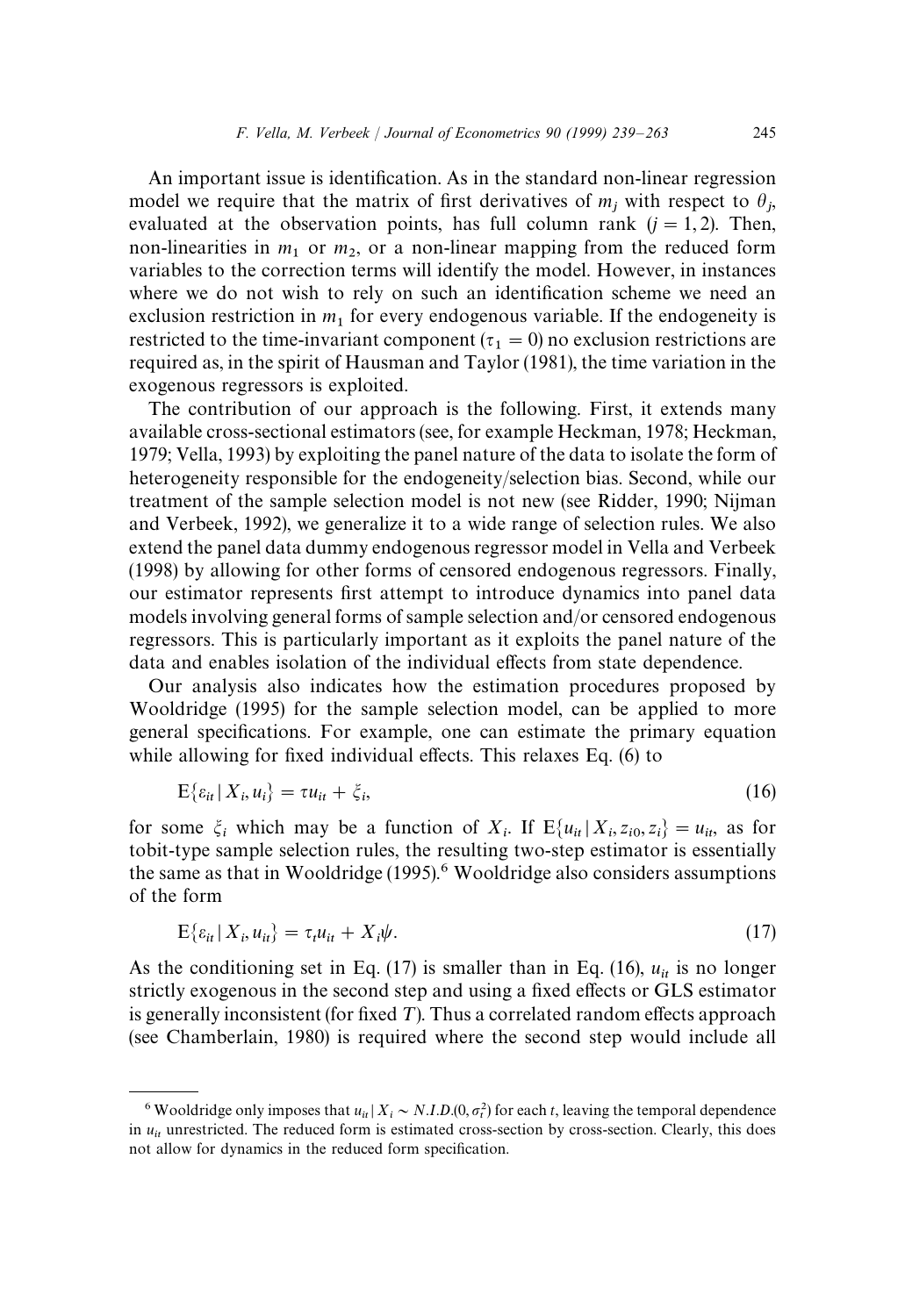exogenous variables from all periods as additional regressors. While Wooldridge restricts attention to sample selection models with tobit- or probit-type censoring, the approach would be more generally valid. For general *h* functions,  $E\{u_{it} | X_i, z_{it}\}$  is the cross-sectional generalized residual from the reduced form model, which can be included as additional regressor. Note that the assumption in Eq. (17) excludes cases where attention is restricted to a balanced sub-panel of the original data (the conditioning set is larger than  $z_{it}$ ), and when lagged dependent variables appear in the reduced form.

Arellano et al. (1997) also discuss estimation of panel data models which allow for lagged latent dependent variables in both equations, though only in a linear additive way. They derive orthogonality conditions, based on first-differencing the primary equation, that can be exploited in estimation provided there exist subsets of the data for which the latent variables are observed. Obviously, this seriously restricts the form of the censoring function *h*, and the functions  $m_1$  and  $m_2$ .

#### 3. Conditional maximum-likelihood estimation

We now consider where the dependent variable in the primary equation is censored while the endogenous explanatory variable is fully observed. The model has the following general form:

$$
y_{it}^* = m_1(x_{it}, z_{it}; \theta_1) + \mu_i + \eta_{it}, \tag{18}
$$

$$
z_{it}^* = m_2(x_{it}, z_{i,t-1}; \theta_2) + \alpha_i + v_{it}, \tag{19}
$$

$$
y_{it} = h(y_{it}^*, \theta_3),\tag{20}
$$

$$
z_{it} = z_{it}^*,\tag{21}
$$

where *h* is a function mapping the latent  $y_{it}^*$  into the observed  $y_{it}$ . The assumptions on the unobservables are stronger than before and given by

$$
\begin{pmatrix} \mu_i l + \eta_i \\ \alpha_i l + v_i \end{pmatrix}_{X_i} \sim N.I.D. \left( \begin{pmatrix} 0 \\ 0 \end{pmatrix}, \begin{pmatrix} \sigma_{\mu}^2 l l' + \sigma_{\eta}^2 I & \sigma_{\mu \alpha} l l' + \sigma_{\eta \nu} I \\ \sigma_{\alpha}^2 l' + \sigma_{\nu}^2 I \end{pmatrix} \right)
$$
(22)

which implies Eq. (6) with  $\tau_1 = \sigma_{\eta\nu}/\sigma_{\eta}^2$  and  $\tau_2 = T(\sigma_{\mu\alpha} - \sigma_{\eta\nu}\sigma_{\alpha}^2/\sigma_{\eta}^2)/(\sigma_{\nu}^2/T\sigma_{\alpha}^2)$ .

When  $y_{it} \neq y_{it}^*$  the model's parameters cannot be estimated by exploiting the conditional expectations of the random components only and the conditional moment approach is not applicable. However, as the endogenous explanator is fully observed the conditional distribution of the error terms in Eq. (18) given  $z_i$  is still normal and the error components structure is preserved. Thus we can estimate the model in Eqs. (18) and (20) conditional on the estimated parameters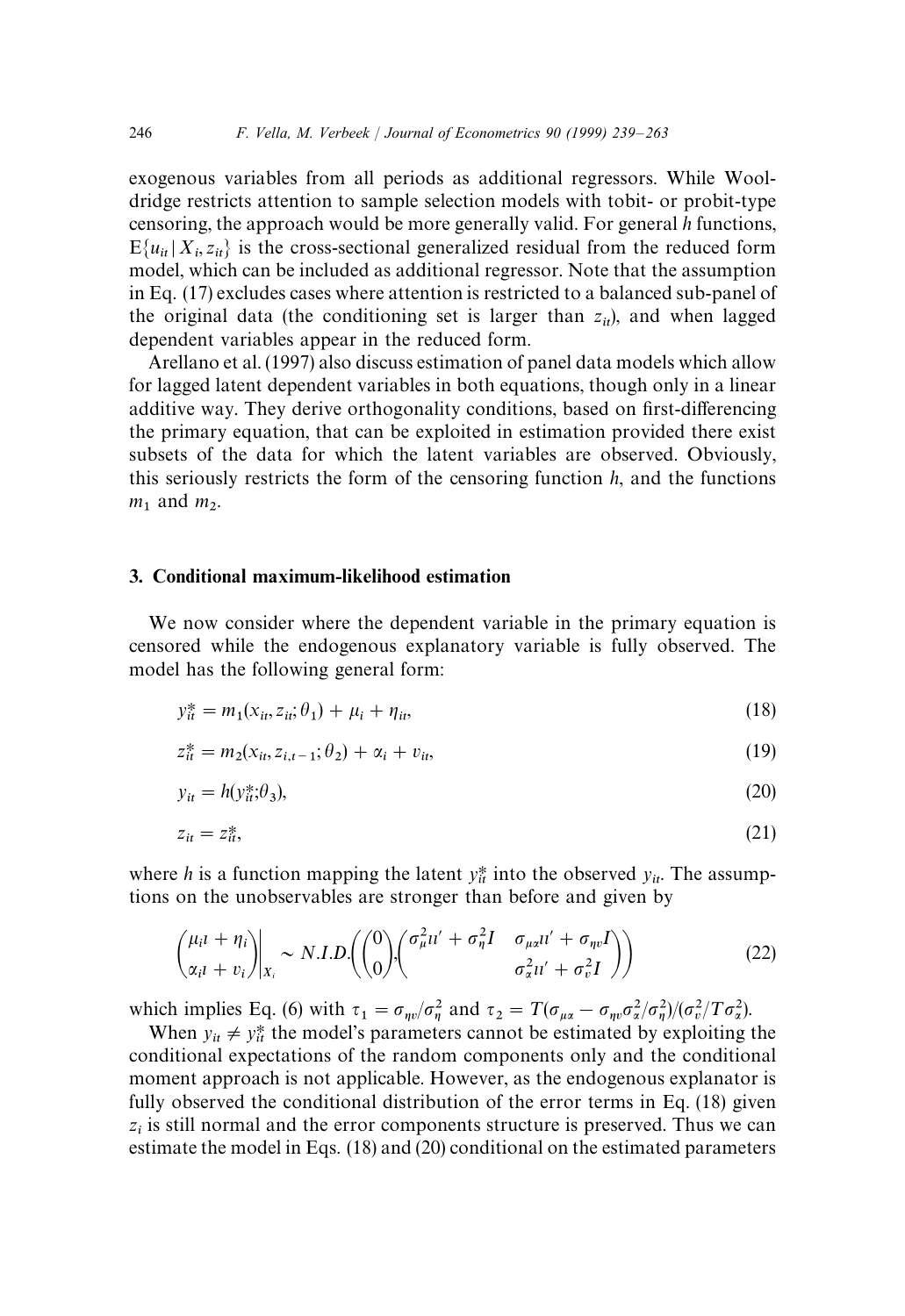from Eq. (19) using the random effects likelihood function, after making appropriate adjustments for the mean and noting that the variances now reflect the conditional variances.

Write the joint density of  $y_i = (y_{i1}, \dots, y_{iT})'$  and  $z_i$  given  $X_i$  as<sup>7</sup>

$$
f(y_i | z_i, X_i; \theta^{(1)}, \theta^{(2)}) f(z_i | X_i; \theta^{(2)}),
$$
\n(23)

where  $\theta^{(1)}$  denotes  $(\theta_1, \theta_3, \sigma_\mu^2, \sigma_\eta^2, \sigma_{\mu\alpha}, \sigma_{\eta\nu})$  and  $\theta^{(2)}$  denotes  $(\theta_2, \sigma_\alpha^2, \sigma_\nu^2)$ . We first estimate  $\theta^{(2)}$  by maximizing the marginal likelihood function of the *z*<sub>*i*</sub>'s. Subsequently, the conditional likelihood function

$$
\prod_i f(y_i \,|\, z_i, X_i; \theta^{(1)}, \hat{\theta}^{(2)}) \tag{24}
$$

is maximized with respect to  $\theta^{(1)}$ . The conditional distribution of  $y_i$  given  $z_i$  is multivariate normal with an error components structure. The conditional expectation can be derived directly from Eq. (6), substituting  $u_{it} = z_{it} - m_2(x_{it}, z_{i,t-1}; \theta_2)$ , while the covariance structure corresponds to that of  $u_{it} = z_{it} - m_2(x_{it}, z_{i,t-1}, v_2)$ , while the covariance structure corresponds to that or  $v_{1i} + v_{2,it}$ , where  $v_{1i}$  and  $v_{2,it}$  are zero mean normal variables with zero covariance and variances

$$
\sigma_1^2 := V\{v_{1i}\} = \sigma_\eta^2 - \sigma_{\eta\nu}^2 \sigma_\nu^{-2},\tag{25}
$$

$$
\sigma_2^2 := V\{v_{2,it}\} = \sigma_\mu^2 - \frac{T\sigma_{\mu\alpha}^2 \sigma_v^2 + 2\sigma_{\mu\alpha} \sigma_{\eta\nu} \sigma_v^2 - \sigma_{\eta\nu}^2 \sigma_{\alpha}^2}{\sigma_v^2 (\sigma_v^2 + T\sigma_\alpha^2)}.
$$
(26)

These follow from straightforward matrix manipulations and show that the error components structure is preserved and the conditional likelihood function of Eqs. (18) and (20) has the same form as the marginal likelihood function without endogenous explanatory variables.<sup>8</sup> The asymptotic variance of the conditional ML estimator, and the efficiency loss compared to the LIML estimator, is provided in Appendix A.

The conditional maximum likelihood estimator can be easily extended to account for multiple endogenous variables. For two endogenous regressors, for example, this implies the imposition of Eq. (13), the conditional expectation of which is easily obtained as all endogenous regressors are continuously observed. Even if the reduced form errors of the endogenous regressors are correlated,

<sup>&</sup>lt;sup>7</sup> When Eq. (19) is dynamic with an exogenous initial value  $z_{i0}$ , Eq. (23) is valid if  $z_{i0}$  is included in *X*<sub>i</sub>. When the initial value is endogenous, we need to include  $z_{i0}$  in  $z_i$ .

<sup>&</sup>lt;sup>8</sup>The algebraic manipulations are simplified if  $\sigma_1^2$  and  $\sigma_2^2$  replace the unconditional variances  $\sigma_n^2$  and  $\sigma_n^2$  in  $\theta^{(1)}$ . In this case, estimates for the latter two variances are easily obtained in a third step from the estimates from the first stage for  $\sigma_v^2$  and  $\sigma_x^2$ , and the estimated covariances from the mean function, using the equalities in Eqs. (25) and (26).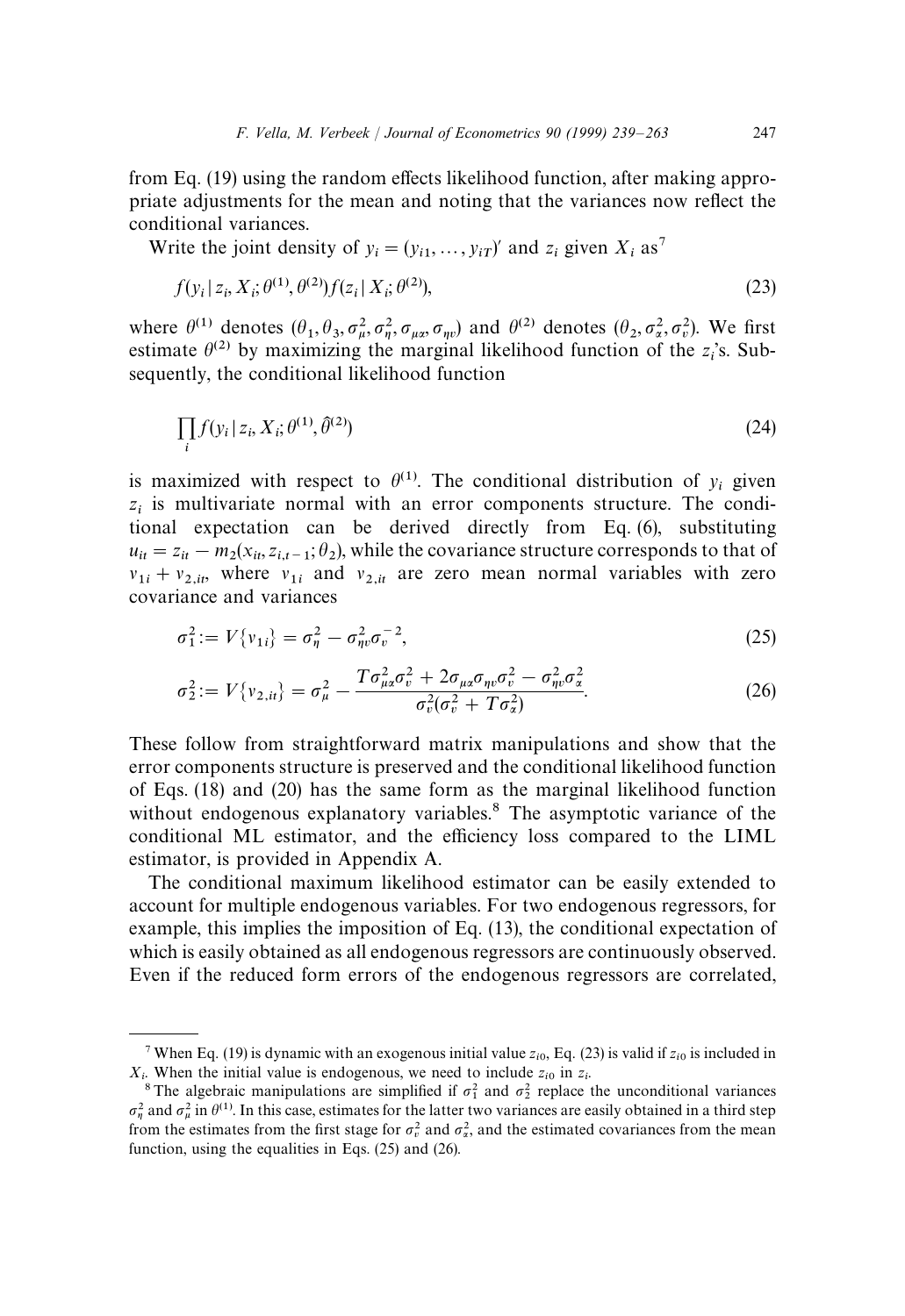provided they are characterized by an error components structure it can be shown that the conditional distribution of  $\mu_i + \eta_{it}$  also has an error components structure. Time-specific heteroskedasticity in  $\eta_{it}$  does not affect the conditional expectations and can be incorporated by having  $\sigma_1^2$  vary over time. The model can also be estimated, along the lines suggested above, over subsets of the data chosen on the basis of  $z_{it}$ .

In general the conditional maximum-likelihood estimator cannot be employed when  $z_{it} \neq z_{it}^*$ . Thus the family of sample selection models considered in the conditional moment section cannot be estimated by conditional maximum likelihood. One exception is when the primary equation is estimated over the subsample of individuals that have  $z_{is} = z_{is}^*$ , for all  $s = 1, ..., T$ .<sup>9</sup> This follows from the result that the error components structure is preserved when the reduced form dependent variables are observed.

Once again it is important to consider identification. In these models there is no non-linearity induced in the correction terms, but the non-linearity of  $m_1$  or *<sup>m</sup>*<sup>2</sup> will identify the model. In the linear case, or if one does not want to rely on non-linearities for identification, exclusion restrictions are required. More explicitly, for each endogenous explanatory variable we need one exclusion restriction in the primary equation, unless, as before, the endogeneity can be restricted to be related to the time-invariant components only ( $\sigma_{\eta v} = 0$ ).

 This conditional maximum-likelihood approach generalizes the cross-sectional estimators of Smith and Blundell (1986) and Rivers and Vuong (1988) to panel data. As in the previous section the use of panel data allows the separation of the error into two components and the incorporation of dynamics in the reduced form. By excluding dynamics and assuming that there is a single-error component one obtains the models considered by Smith and Blundell (1986) and Rivers and Vuong (1988) as special cases.

# 4. Empirical example

We now provide an empirical example estimating the impact of weekly hours worked on the offered hourly wage rate while accounting for the endogeneity of hours. This issue has attracted attention in the labor economics literature (see, for example, Moffitt, 1984; and Biddle and Zarkin, 1989). The model has the form

$$
w_{it} = x'_{1,it}\beta_1 + x'_{2,it}\beta_2 + m(\text{hours}_{it}; \beta_3) + \mu_i + \eta_{it},\tag{27}
$$

$$
\text{hours}_{it}^* = x_{3,it}'\theta_1 + \text{hours}_{i,t-1}\theta_2 + \alpha_i + v_{it},\tag{28}
$$

<sup>9</sup> A similar argument is exploited in Arellano et al. (1997).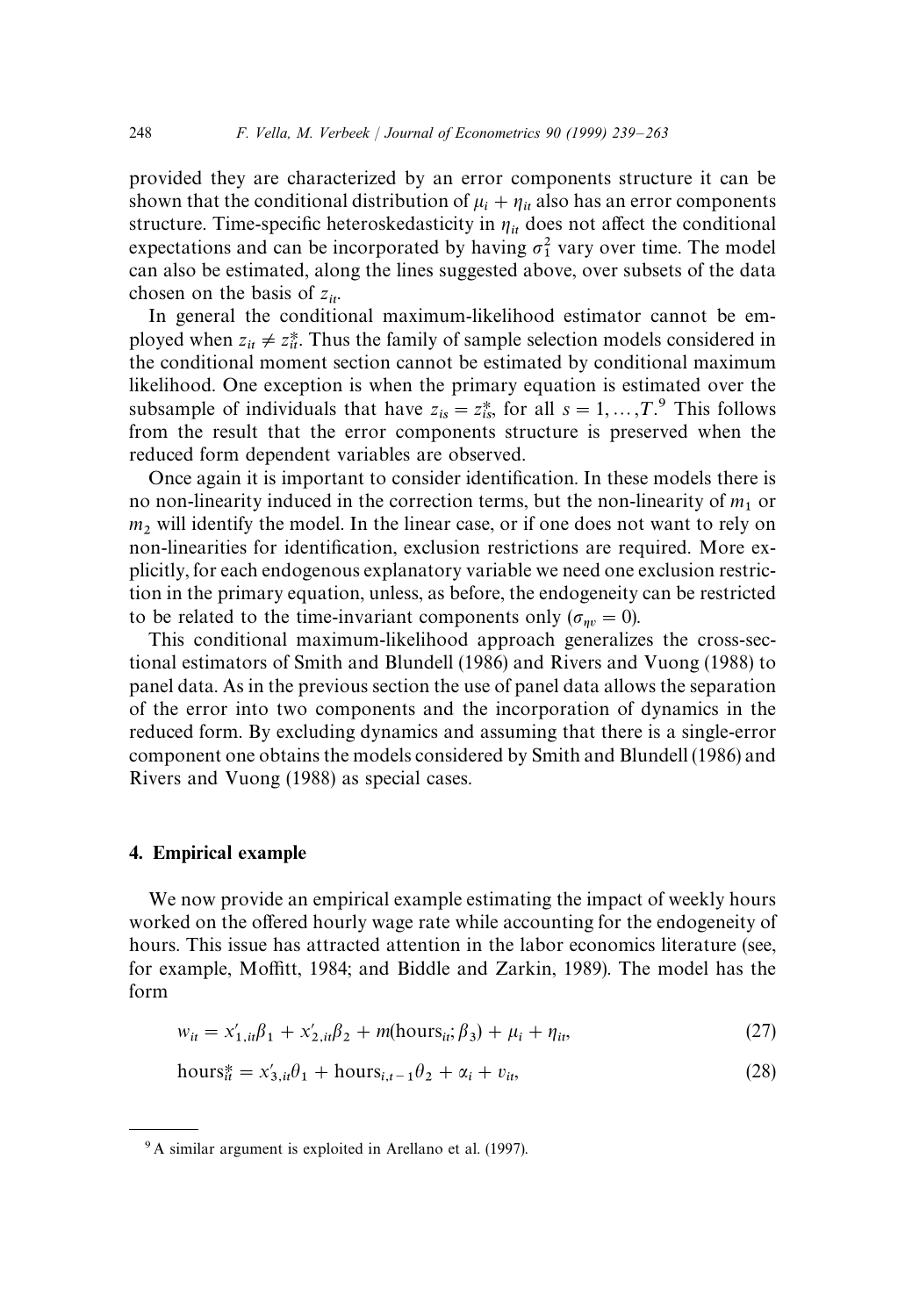hours<sub>*it*</sub> = hours<sub>*it*</sub> if hours<sub>*it*</sub>  $i_t^* > 0,$  (29)

hours<sub>*it*</sub> = 0,  $w_{it}$  not observed if hours<sub>*it*</sub>  $\leq 0$ ,

where  $w_{it}$  represents the log of the hourly wage of individual *i* in time period *t*;  $x_{1, it}$  and  $x_{3, it}$  are variables representing individual characteristics;  $x_{2, it}$  are characteristics of the individual's work place; hours<sup>\*</sup> and hours<sub>it</sub> represent desired and observed number of hours worked, respectively; *m* denotes a polynomial of known length with unknown coefficients  $\beta_3$ , while  $\beta' = (\beta'_1, \beta'_2, \beta'_3)$  and  $\theta' = (\theta'_1, \theta'_2)$  are parameters to be estimated. The assumptions on the unobser $v = (v_1, v_2)$  are parameters to be estimated. The assumptions on the unobservables are given in Eqs. (5) and (6) above. This example highlights several aspects of our approach. First, as the wage equation is estimated over the sub-sample reporting positive hours it illustrates our ability to control for selection bias. Second, the inclusion of the correction terms enables the identification of the form of the endogeneity while their inclusion also corrects for the endogeneity of experience via past labor supply. Finally, the inclusion of a lagged dependent variable in the reduced form isolates the role of dynamics and state dependence.

Note that the model is not easily estimated by existing procedures. First, as the wage equation is only estimated over those reporting positive hours it is not possible to use instrumental variables. Second, as the reduced form includes a role for dynamics it is not appropriate to employ cross-sectional procedures nor apply panel data estimators which ignore the presence of state dependence. Third, as the primary equation is non-linear in hours, the approach of Arellano et al. (1997) cannot be employed. Fourth, even with stronger distributional assumptions (as given in Eq. (22)), non-linearities due to both the sample selection problem and the non-linear appearance of hours in the wage equation, substantially complicate analytical expressions for the joint likelihood function (see Davidson and Mackinnon, 1993, Section 18.7). As two-dimensional numerical integrals are involved, maximum likelihood does not appear to be a viable approach. Moreover, the number of parameters in our most general specification equals 79, so that the risk of computational problems will be high for any one-step procedure.

To estimate the model we employ data for young females from the National Longitudinal Survey (Youth Sample) for the period 1980*—*1987. For the period examined there were 2300 observations for each of the eight years. From these 18,400 total observations there were 12,039 observations reporting positive hours of work in a given period.<sup>10</sup> The summary statistics are reported in Table 1.

<sup>&</sup>lt;sup>10</sup> Only 481 women report positive hours of work over all eight years.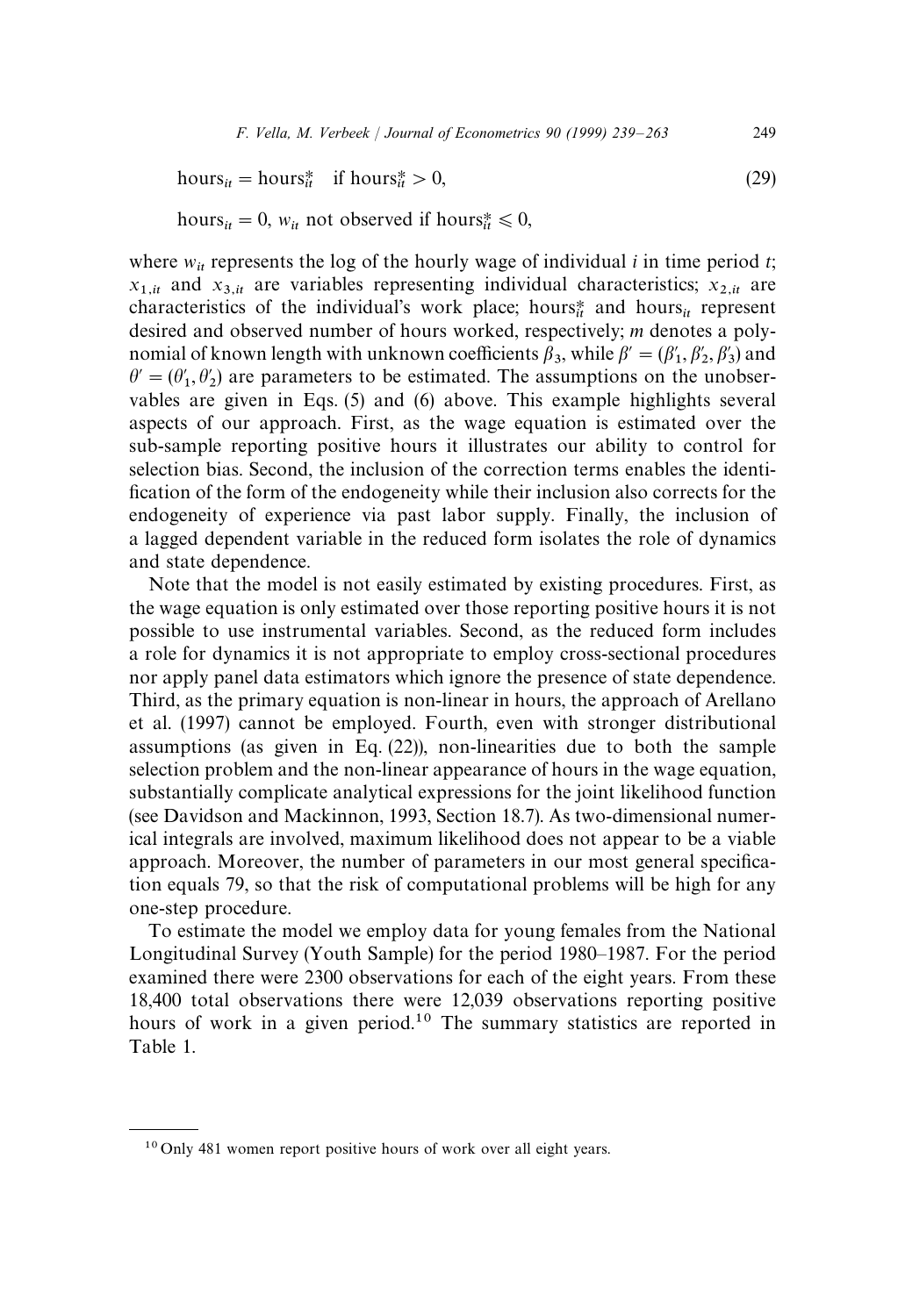| <b>SCHOOL</b>    | Years of schooling                | 11.91 | 1.55  | 11.67 |  |  |
|------------------|-----------------------------------|-------|-------|-------|--|--|
| <b>HISP</b>      | Dummy, 1 if hispanic              | 0.126 | 0.331 | 0.132 |  |  |
| <b>BLACK</b>     | Dummy, 1 if black                 | 0.189 | 0.189 | 0.208 |  |  |
| AGE              | Age in years                      | 24.08 | 2.73  | 23.89 |  |  |
| <b>MAR</b>       | Dummy, 1 if married               | 0.386 | 0.487 | 0.415 |  |  |
| WAGE             | Log of real hourly wage           | 1.285 | 0.640 |       |  |  |
| <b>EXPER</b>     | Actual exp. in yr.                | 5.22  | 2.45  | 4.95  |  |  |
| EX <sub>2</sub>  | Actual exp. squared               | 33.27 | 29.09 | 30.33 |  |  |
| <b>HLTH</b>      | Dummy, 1 if health disability     | 0.038 | 0.191 | 0.047 |  |  |
| <b>HOURS</b>     | Hours of work per week            | 33.98 | 11.82 |       |  |  |
| <b>UNION</b>     | Dummy, 1 if wage set by           | 0.168 | 0.374 |       |  |  |
|                  | collective bargaining             |       |       |       |  |  |
| <b>RUR</b>       | Dummy, 1 if rural area            | 0.181 | 0.385 | 0.192 |  |  |
| S                | Dummy, 1 if lives in South        | 0.370 | 0.483 | 0.370 |  |  |
| N <sub>C</sub>   | Dummy, 1 if Northern Central      | 0.240 | 0.427 | 0.248 |  |  |
| <b>NE</b>        | Dummy, 1 if North East            | 0.204 | 0.403 | 0.187 |  |  |
| Industry dummies |                                   |       |       |       |  |  |
| <b>PUB</b>       | Public sector                     | 0.048 | 0.215 |       |  |  |
| AG               | Agricultural                      | 0.008 | 0.087 |       |  |  |
| <b>MIN</b>       | Mining                            | 0.003 | 0.057 |       |  |  |
| <b>CON</b>       | Construction                      | 0.008 | 0.087 |       |  |  |
| <b>MAN</b>       | Manufacturing                     | 0.159 | 0.366 |       |  |  |
| <b>TRA</b>       | Transportation                    | 0.040 | 0.195 |       |  |  |
| TRAD             | Trade                             | 0.237 | 0.425 |       |  |  |
| <b>FIN</b>       | Finance                           | 0.097 | 0.296 |       |  |  |
| <b>BUS</b>       | Business and repair service       | 0.045 | 0.206 |       |  |  |
| PER              | Personal service                  | 0.061 | 0.240 |       |  |  |
| <b>ENT</b>       | Entertainment                     | 0.013 | 0.115 |       |  |  |
| <b>PRO</b>       | Professional and related services | 0.281 | 0.450 |       |  |  |
|                  |                                   |       |       |       |  |  |

Table 1 Variable definitions and means

*Note*: Averages in column 3 are based on observations over 2300 women over eight years (1980*—*1987); averages and standard deviations in columns 1 and 2 are for the subsample of observations with positive hours only (12,039 cases).

We estimate three variants of the random effects tobit model in Eq. (28). To highlight the differences which may arise from misspecifying the dynamics we estimate the model with and without the lagged dependent variable. Given the presence of the individual effects  $\alpha_i$  it is unlikely that one can validly assume that hours worked in the first period are truly exogenous. Therefore, the dynamic model is estimated either treating initial hours worked as exogenous, which ignores the initial conditions problem, or modelling the initial value in the spirit of Heckman (1981). For this last approach, we approximated the reduced form for hours<sub>io</sub> by a tobit function using all pre-sample information on the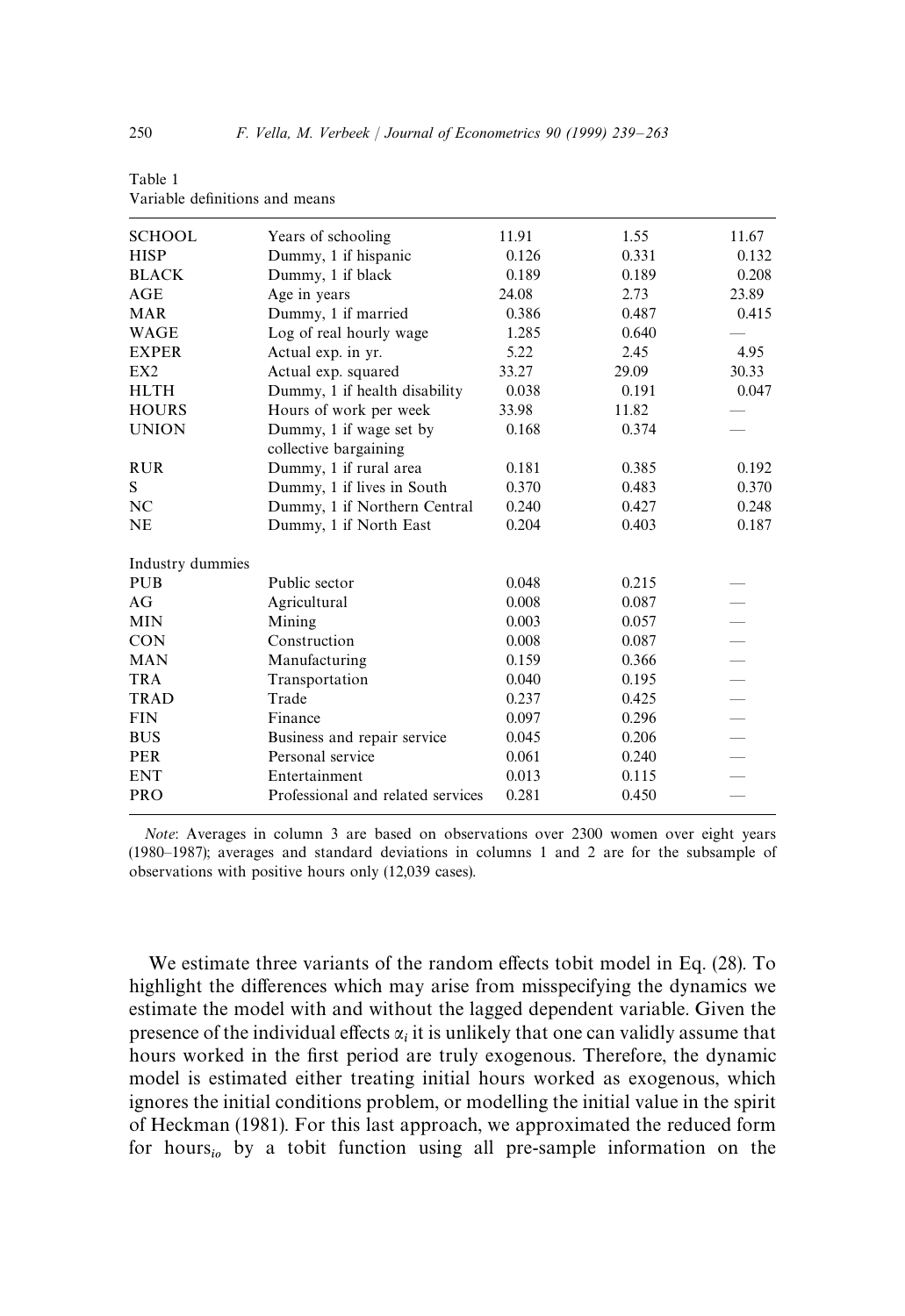exogenous variables.<sup>11</sup> The results of all three specifications are presented in Table 2. Column 1 represents the specification without the lagged dependent variable while Columns 2 and 3 include it. The specification does not include any work-related variables as these characteristics are not recorded for the non-participants and their inclusion, while assigning values of zero for the non-participants, would produce a spurious statistical relationship between these characteristics and hours of work.

Several points are worth noting. First, the parameter estimates in all columns are generally in keeping with expectations and most variables have a statistically significant impact on hours worked. Second, the impact of lagged hours of work, in Columns 2 and 3, is highly significant and indicates the presence of 'state' dependence. The inclusion of this variable has a relatively small impact on the coefficients of the other variables although it generally reduces their magnitude. This is expected as their effect now partially operates through lagged hours. Third, the coefficients on the time dummies indicate an increasing trend in hours worked over the period examined in both specifications. Comparing the columns with the exogenous [A] and endogenous [B] treatment of the initial value, we see that exogeneity of initial hours of work is strongly rejected. The parameter  $\xi$  measures to what extent the individual-specific heterogeneity enters the initial equation's error, given by  $\xi \alpha_i + v_{i0}$ , and does not differ significantly from unity. We found no statistical evidence that  $\xi$  varies with age.<sup>12</sup> Despite the rejection of exogeneity, the estimates of the tobit coefficients do not appear to be very sensitive with respect to the treatment of the initial condition. A final point is related to the contribution of the error components to the total variance. The model which omits a lagged dependent variable attributes approximately 39% of the total variance to the individual effects. The specifications in columns 2 and 3, where the contribution of the individual effects reduces to approximately 13 percent, indicate that this may be due to the failure to account for dynamics.

We noted above that many of the assumptions of the model are testable. The first we consider is normality of the two error components. We test this via Lagrange Multiplier tests using a parameterization suggested by Ruud (1984). Unfortunately, these tests reject normality of both the individual specific component and the idiosyncratic component for each of the specifications.13 This is

 $11$  More details of treatment of the initial value are provided in Appendix B. The estimation results for the initial period are not presented here.

<sup>&</sup>lt;sup>12</sup> A likelihood ratio test against the alternative that  $\zeta$  is a linear function of age produced a test statistic of 0.02.

<sup>&</sup>lt;sup>13</sup> The LM test statistics  $(\chi_2^2)$  for testing normality of  $\alpha_i$  and  $\eta_{it}$  in Column 3 are 119.52 and 535.28, respectively. For Column 2 they are 244.64 and 436.60, while the corresponding values for the Column 1 specification are 297.6 and 814.5.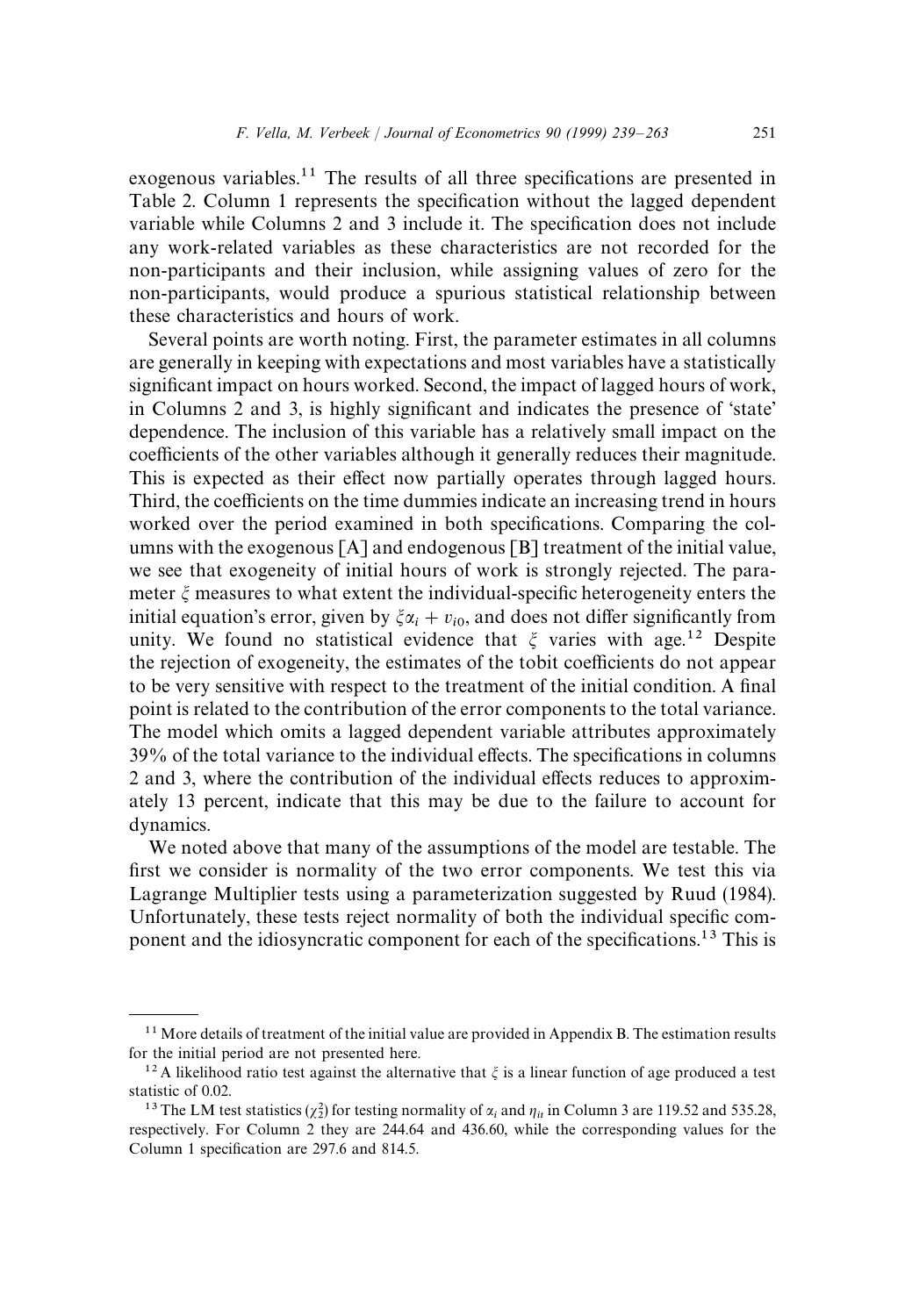|                     |              | Dynamic model |              |
|---------------------|--------------|---------------|--------------|
| Variable            | Static model | [A]           | $[B]$        |
| Dummy 1981          | 1.816        | 4.549         | 4.483        |
|                     | (0.777)      | (0.646)       | (0.650)      |
| Dummy 1982          | 1.697        | 3.457         | 3.436        |
|                     | (0.845)      | (0.736)       | (0.739)      |
| Dummy 1983          | 3.807        | 5.505         | 5.476        |
|                     | (1.017)      | (0.817)       | (0.822)      |
| Dummy 1984          | 6.561        | 7.205         | 7.238        |
|                     | (1.241)      | (0.923)       | (0.931)      |
| Dummy 1985          | 8.592        | 8.029         | 8.124        |
|                     | (1.475)      | (1.036)       | (1.047)      |
| Dummy 1986          | 11.849       | 10.300        | 10.418       |
|                     | (1.679)      | (1.121)       | (1.136)      |
| Dummy 1987          | 14.313       | 11.016        | 11.188       |
|                     | (1.922)      | (1.245)       | (1.268)      |
| Age                 | 13.368       | 6.073         | 6.297        |
|                     | (0.796)      | (0.988)       | (0.982)      |
| Age-squared         | $-0.291$     | $-0.139$      | $-0.143$     |
|                     | (0.015)      | (0.020)       | (0.020)      |
| Married             | $-5.682$     | $-4.737$      | $-4.946$     |
|                     | (0.384)      | (0.398)       | (0.396)      |
| Black               | $-6.419$     | $-4.016$      | $-4.154$     |
|                     | (0.940)      | (0.578)       | (0.591)      |
| Hispanic            | $-0.510$     | $-0.349$      | $-0.350$     |
|                     | (1.113)      | (0.679)       | (0.694)      |
| Rural               | $-1.893$     | $-1.289$      | $-1.434$     |
|                     | (0.534)      | (0.495)       | (0.493)      |
| Health              | $-3.870$     | $-4.760$      | $-4.783$     |
|                     | (0.285)      | (0.752)       | (0.749)      |
| School              | 4.172        | 2.481         | 2.546        |
|                     | (0.285)      | (0.168)       | (0.172)      |
| Lagged hours        |              | 0.616         | 0.594        |
|                     |              | (0.014)       | (0.013)      |
| $\sigma_{\alpha}^2$ | 259.09       | 55.406        | 60.81        |
|                     | (12.36)      | (4.53)        | (4.74)       |
| $\sigma_v^2$        | 402.87       | 398.32        | 395.51       |
|                     | (4.93)       | (5.78)        | (5.69)       |
| $\boldsymbol{\xi}$  |              | $\mathbf{0}$  | 0.939        |
|                     |              |               | (0.099)      |
| Loglikelihood       | $-59,856.13$ | $-58,731.91$  |              |
| with initial period |              | $-66,074.19$  | $-66,019.24$ |

Table 2 Maximum likelihood estimation results hours of work equation

*Note*: Models also include regional dummies. Dynamic Model [A] assumes exogenous initial labor supply, while [B] employs a specification for the initial distribution.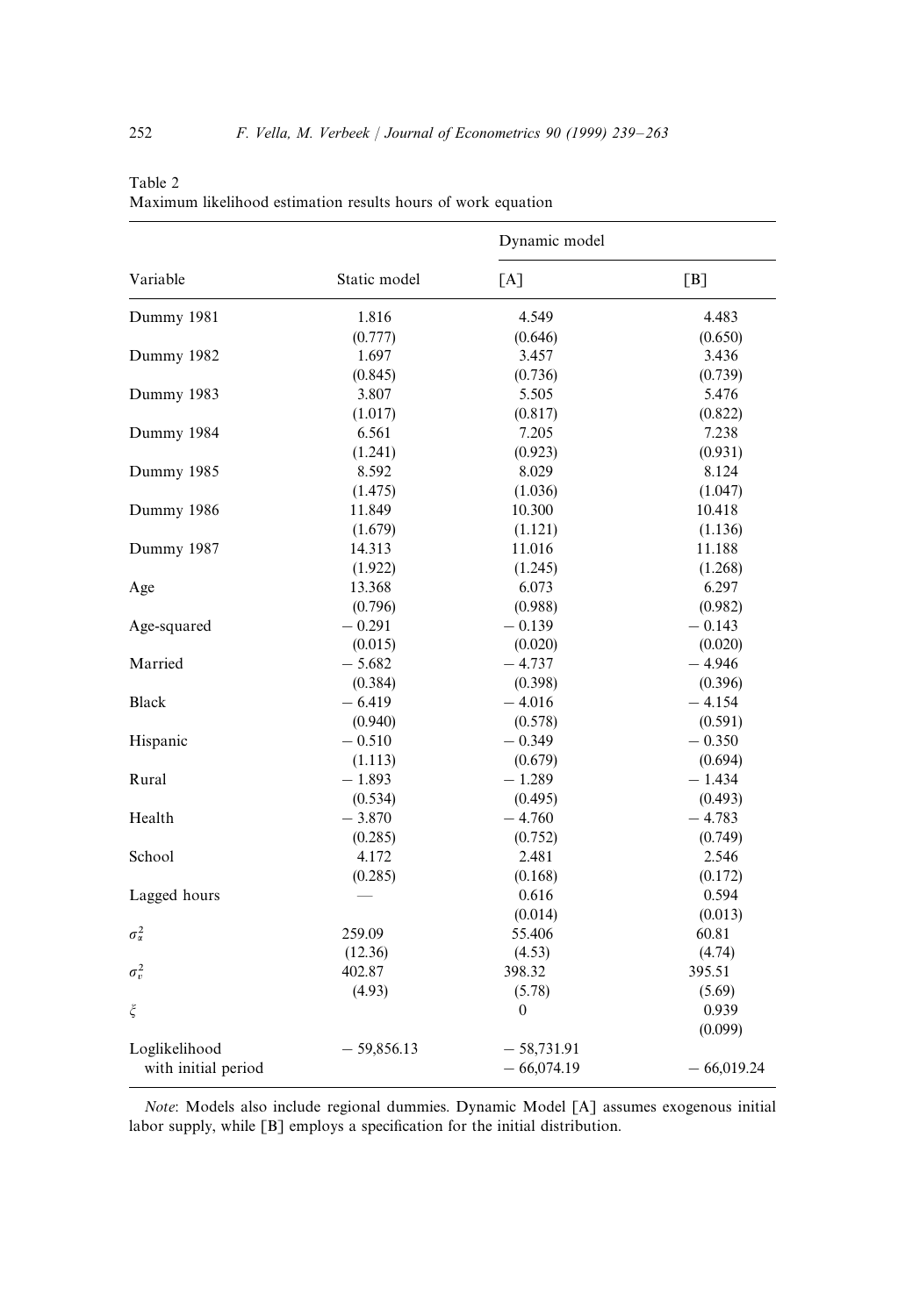not surprising given the large number of observations. However, as this example is primarily illustrative we continue despite this rejection.

Before focusing on the primary equation consider our exclusion restrictions. First, given the form of the correction terms we are unable to estimate the model unless we exclude at least one variable from the wage equation which appears in the hours equation. The variables we employ are the health measure and lagged hours. Health is excluded on the basis that while health will influence one's ability to seek employment it is increasingly difficult for employers to offer different wage levels on the basis of an individual's health. The lagged hours variable is excluded on the basis that we believe that the variable has no direct effect but rather operates through its impact on current hours. As this implies that the model is overidentified, we can test this latter restriction.

We estimate the wage equation for the subsample of working women, specifying *m* as a fourth order polynomial. The order of the polynomial is guided by the results of Newey et al. (1998) which provides a semi-parametric estimate of the wage/hours profile. Using this result as a starting point we were unable to identify a dominating alternative specification. The OLS results reported in Column 1 of Table 3, without corrections for the potential endogeneity of hours, reveal a significant non-linear relationship between the number of weekly hours worked and the weekly wage rate. The remaining coefficients in this column are reasonable in sign and magnitude although the coefficient reflecting the returns to schooling is rather high. As it is well known that wage inequality increased over this period it is likely that the error terms are heteroskedastic. The estimated standard errors in Table 3 allow for unknown forms of time-related heteroskedasticity.

Column 2 of Table 3 reports the results from estimating the wage equation while correcting for the endogeneity of hours and sample selection through the inclusion of correction terms based upon the static hours model. The results in Columns 3 and 4 incorporate a role for dynamics in the reduced form hours equation, treating the initial value as exogeneous or endogeneous, respectively. The inclusion of the correction terms simultaneously accounts for the endogeneity of the participation decision and hours worked. As the decision to not participate corresponds to a zero value for hours $_{it}$ , the inclusion of the correction terms also account for the selection bias from estimating over the subsample of workers.

A number of features are worth noting from a comparison of the unadjusted estimates, in Column 1, to those from our preferred specification in Column 4.14 Both correction terms are statistically significant indicating that the two forms

<sup>&</sup>lt;sup>14</sup> We refer to the specification in Column 4 as preferred in spite of the evidence of non-normality in the reduced form. We choose this specification on the basis of the statistically significant role of lagged hours and the strong rejection of exogeneity of the initial value.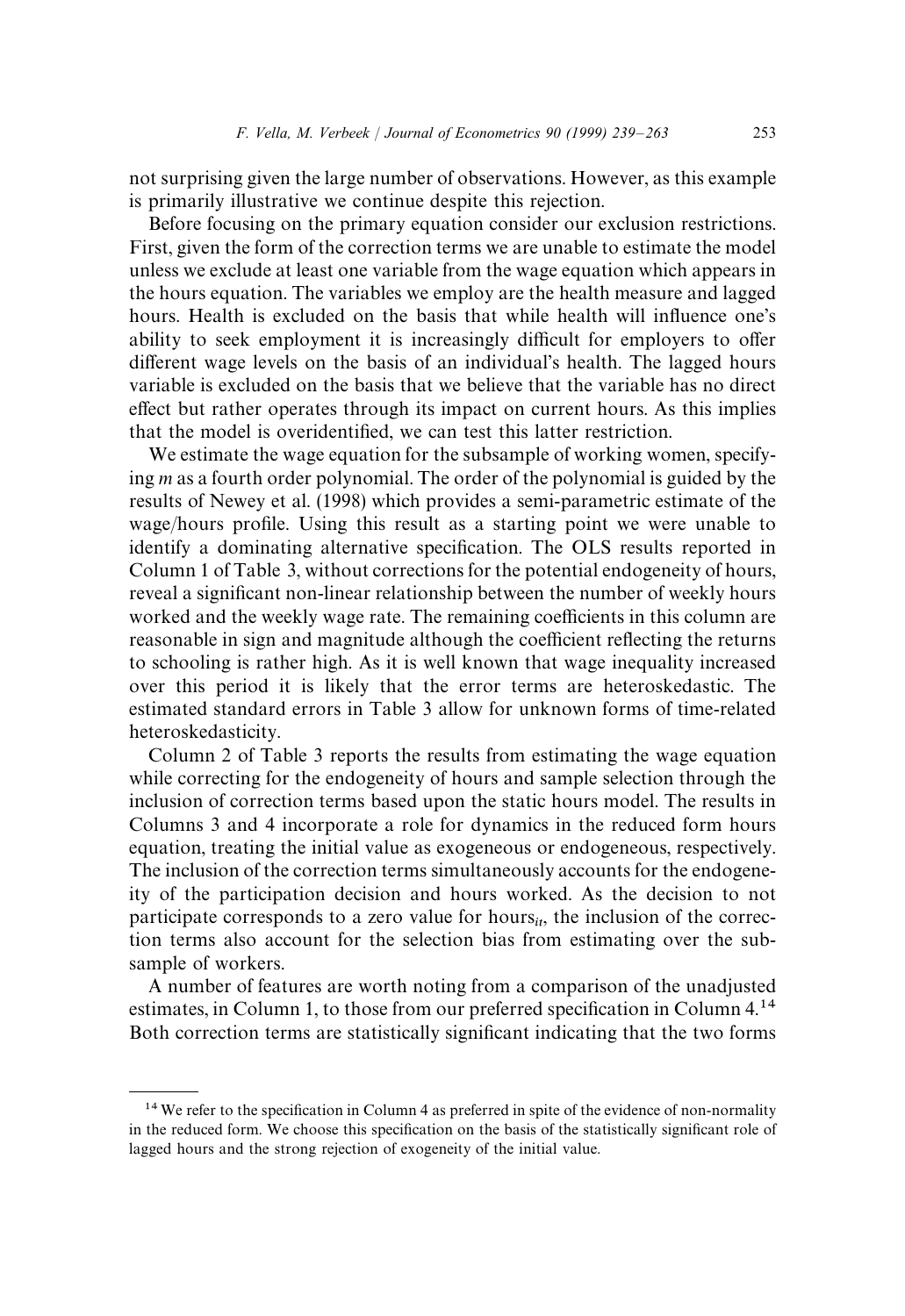| Method<br>Correction     | <b>OLS</b><br>N <sub>o</sub> | <b>OLS</b><br>Yes | <b>OLS</b><br>Yes | <b>OLS</b><br>Yes |
|--------------------------|------------------------------|-------------------|-------------------|-------------------|
| Hours equation           |                              | Static            | Dynamic           | Dynamic           |
| Initial value            |                              |                   | Exogenous         | Endogenous        |
| Married                  | $-0.018$                     | 0.043             | 0.017             | 0.025             |
|                          | (0.011)                      | (0.018)           | (0.011)           | (0.011)           |
| Black                    | $-0.147$                     | $-0.103$          | $-0.133$          | $-0.124$          |
|                          | (0.015)                      | (0.022)           | (0.015)           | (0.015)           |
| Hispanic                 | $-0.029$                     | $-0.024$          | $-0.024$          | $-0.023$          |
|                          | (0.017)                      | (0.017)           | (0.017)           | (0.017)           |
| Rural                    | $-0.116$                     | $-0.102$          | $-0.111$          | $-0.109$          |
|                          | (0.014)                      | (0.015)           | (0.014)           | (0.04)            |
| School                   | 0.096                        | 0.064             | 0.080             | 0.076             |
|                          | (0.004)                      | (0.010)           | (0.004)           | (0.004)           |
| Union                    | 0.116                        | 0.120             | 0.118             | 0.118             |
|                          | (0.013)                      | (0.013)           | (0.013)           | (0.013)           |
| Exper                    | 0.037                        | 0.009             | $-0.009$          | $-0.010$          |
|                          | (0.009)                      | (0.009)           | (0.009)           | (0.009)           |
| Exper2                   | $-0.0010$                    | $-0.0005$         | 0.0004            | 0.0006            |
|                          | (0.0007)                     | (0.0007)          | (0.0007)          | (0.0007)          |
| Hours/100                | $-5.062$                     | $-4.130$          | $-4.474$          | $-4.334$          |
|                          | (1.378)                      | (1.379)           | (1.360)           | (1.360)           |
| (Hours/100) <sup>2</sup> | 31.925                       | 30.509            | 30.296            | 30.206            |
|                          | (6.118)                      | (6.017)           | (6.000)           | (6.006)           |
| (Hours/100) <sup>3</sup> | $-61.275$                    | $-58.647$         | $-58.780$         | $-58.672$         |
|                          | (10.986)                     | (10.755)          | (10.710)          | (10.720)          |
| (Hours/100) <sup>4</sup> | 34.586                       | 33.383            | 33.742            | 33.688            |
|                          | (6.835)                      | (6.658)           | (6.621)           | (6.627)           |
| $u_{it}$                 |                              | $-0.0121$         | $-0.0084$         | $-0.0095$         |
|                          |                              | (0.0022)          | (0.0006)          | (0.0006)          |
| $\bar{u}_i$              |                              | $-0.0016$         | 0.0145            | 0.0109            |
|                          |                              | (0.0087)          | (0.0018)          | (0.0016)          |
| adj $R^2$                | 0.249                        | 0.271             | 0.279             | 0.279             |
| Observations             | 12,039                       | 12,039            | 12,039            | 12,039            |

Table 3 Wage equation results

*Note*: All specifications also include regional, industry and time dummies.

of endogeneity/selectivity are present. The positive coefficient on the individual effect indicates that the time-invariant unobserved individual effects which increase the number of hours worked also increase the wage level. In constrast, the time varying effects generating the simultaneity of wages to hours appears to increase hours and decrease wages. Note, however, that as the reduced form is estimated by tobit it is possible that the unobserved effects are affecting the probability of participation in addition to the number of hours worked. The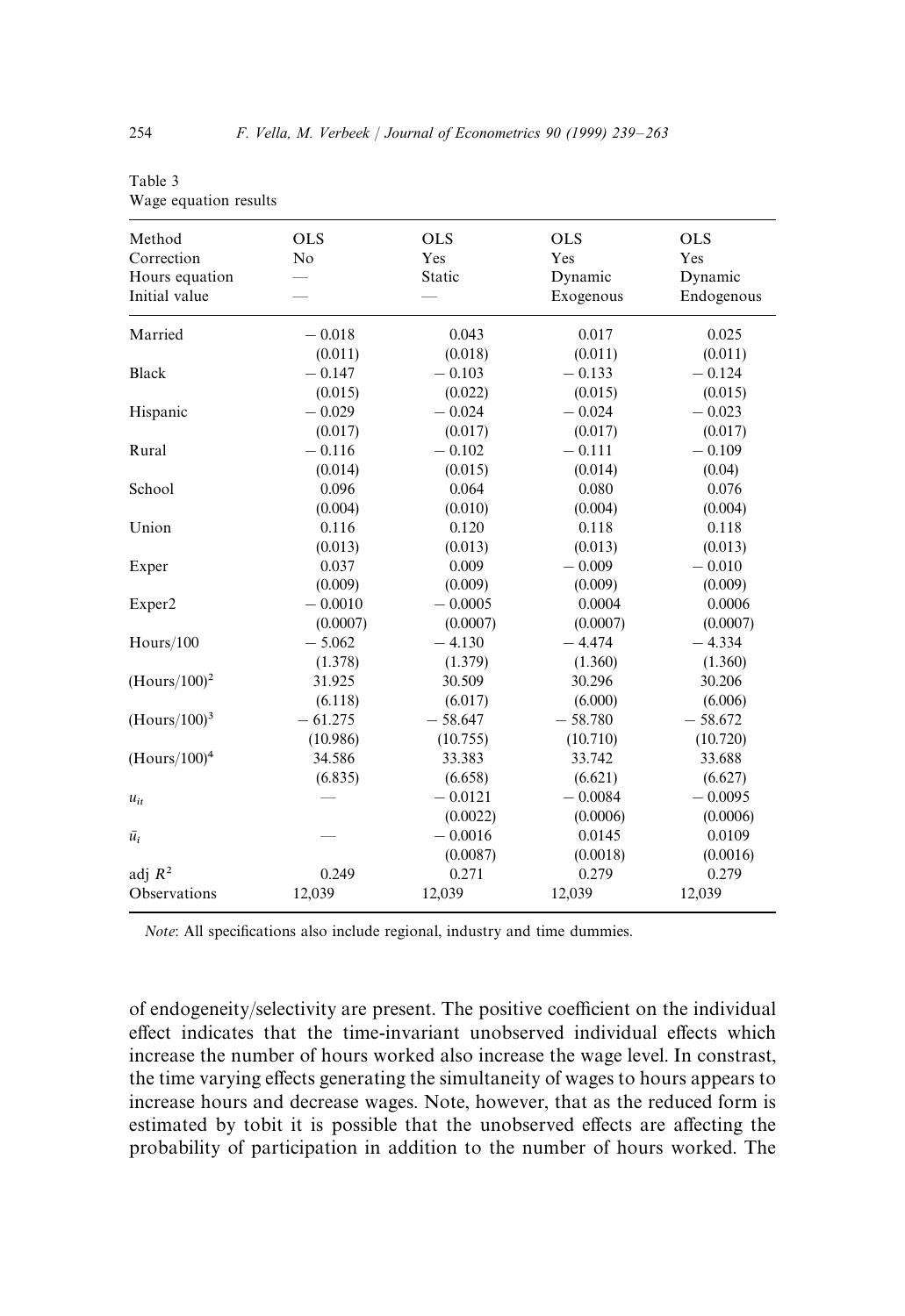inclusion of the correction terms induces a number of changes in the results. First, the time effects, which are not reported, appear to be much stronger in this adjusted equation in comparison to the unadjusted equation. However, this increased time effect is partially due to the reduced experience effects. Second, the inclusion of the correction terms substantially reduces the impact of schooling from almost 10% to a more reasonable 7.6%. Finally, the hours/ wage profile appears to have noticeably changed from that implied in the Column 1.

For our preferred specification in column 4 we tested the assumption in Eq. (6) against several alternatives. In particular, we tested whether  $\tau_1$  and  $\tau_2$  were time-invariant. Both tests resulting in a marginal rejection without noticeable changes in the estimated coefficients of the model. Further, we tested Eq. (6) against a restricted version of Eq. (12) which specifies

$$
E\{\varepsilon_{it} | u_i\} = \tau_1 u_{it} + \lambda_1 u_{i1} + \cdots + \lambda_T u_{iT}.
$$

The Wald test statistic for the hypothesis  $\lambda_1 = \cdots = \lambda_T$  resulted in a value of The wald lest statistic for the hypothesis  $x_1 = \cdots = x_T$  resulted in a value of 60.52, which is highly significant for a  $\chi^2$  distribution with seven degrees of freedom. Despite this rejection, the estimated coefficients were only marginally different from those for our preferred specification in column 4 of Table 3 and we choose not to report them.<sup>15</sup>

Human capital accumulation suggests that lagged hours of work positively affect current wages. As our model conditions upon the entire vector of labor supply, this hypothesis can be directly tested by our two-step procedure by including lagged hours as additional explanatory variables in columns 1 to 4. This resulted in *t*-ratios of 15.3, 11.2,  $-0.18$  and  $-3.16$ , respectively.<sup>16</sup> These results indicate that ignoring the endogeneity of hours or incorrectly imposing a static hours equation, lead to a spurious finding of a statistically significant human capital accumulation effect. Apparently, the effect of lagged hours upon current wages operates through its effect on current hours. This provides support for our exclusion restriction.

Our approach assumes strict exogeneity of the explanatory variables. For time-varying variables this can be tested by including values of the particular exogeneous variable from other time periods in the mean function, and testing for a zero coefficient. This is restricted to time-varying variables as those which are time invariant are imposed to be uncorrelated with the error components in estimation. For the current application union status is a natural candidate of a time-varying regressor which may violate the strict exogeneity assumption.

<sup>&</sup>lt;sup>15</sup>The estimated coefficients for the hours variables in this specification were  $-4.339$ ,  $30.282, -58.870, 33.831$ , respectively, implying a very similar wage-hours profile.

<sup>&</sup>lt;sup>16</sup> The estimated coefficients ranged from  $-0.004$  to 0.006 indicating that the lagged hours effect was small.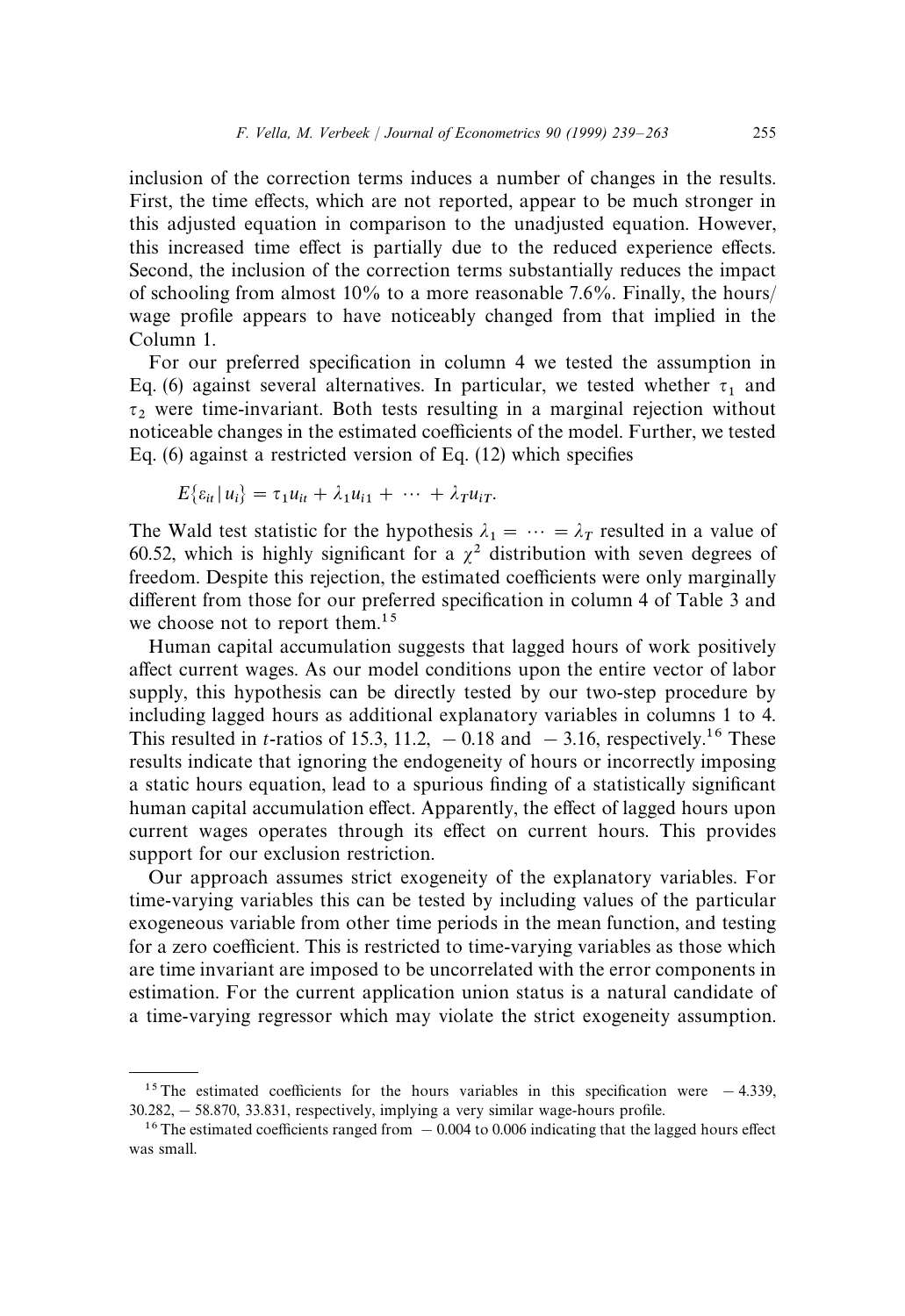We tested its strict exogeneity by including next period's union status in the wage equation. The coefficient on this lead value of the variable had a *t*-statistic of 7.29 leading one to reject that union status is strictly exogenous. Another candidate is the schooling variable but as this is time invariant in our sample we cannot test its exogeneity. Recall that we allow experience to be endogenous through lagged hours and that age and age-squared are included in the reduced form.

It is also useful to contrast our preferred estimates to those in Column 2 to highlight the effect of including a lagged dependent variable in the reduced form. First, the failure to account for dynamics in Column 2 has led to the inclusion of the incorrect correction terms. This has resulted in an incorrect inference regarding the presence of individual effects. Second, the inclusion of dynamics in the reduced form has resulted in more precise estimates for a number of the regressors. Third, while the estimates across the two columns are generally similar the coefficient capturing the returns to schooling is quite different. This coefficient is expected to be affected by the treatment of the individual effects as it is likely to be sensitive to unobserved ability. Also note that the estimate of this coefficient, in our preferred specification, is notably more precise than its counterpart in Column 2. Finally, despite the differences across Columns 2 and 4 the coefficients on the hours variables appear to be similar.

To examine the effect of weekly hours worked on the wage rate we employ the wage equation estimates to plot the implied relationships. We do this by plotting the hours effect, relative to the sample average of 34 h per week in 1987, against hours worked. The four plots corresponding to the results from columns 1*—*4 are shown in Fig. 1. Several important points are worth noting. First, all of the profiles indicate that the hourly wage rate is responsive to changes in the hours of weekly work. For each of the profiles the wage rate appears to either initially slightly increase or slightly decrease before showing a notable increase in the range of around 15 to approximately 42 to 45 h. The point at which the wage rate stops increasing depends on the specification. After wages peak they tend to show a dramatic decrease. Note, however, that the profile at higher hours is dominated by relatively few observations.<sup>17</sup> Second, for the values of hours at which the majority of the observations are located, the unadjusted figure clearly reveals less response in wages to changes in hours worked. This suggests that the impact of endogeneity is reducing the estimated hours effect on wages. Third, the adjusted profiles peak to the right of that for the unadjusted equation. While the unadjusted results suggest that hours peak in the 35*—*40 range the adjusted

<sup>&</sup>lt;sup>17</sup>The hours distribution in the sample of workers is as follows: 0–10 h (4.4%); 10–20 h (10.7%); 20*—*30 h (15.0%); 30*—*40 h (49.9%); 40*—*50 h (15.6%); 50#h (4.4%).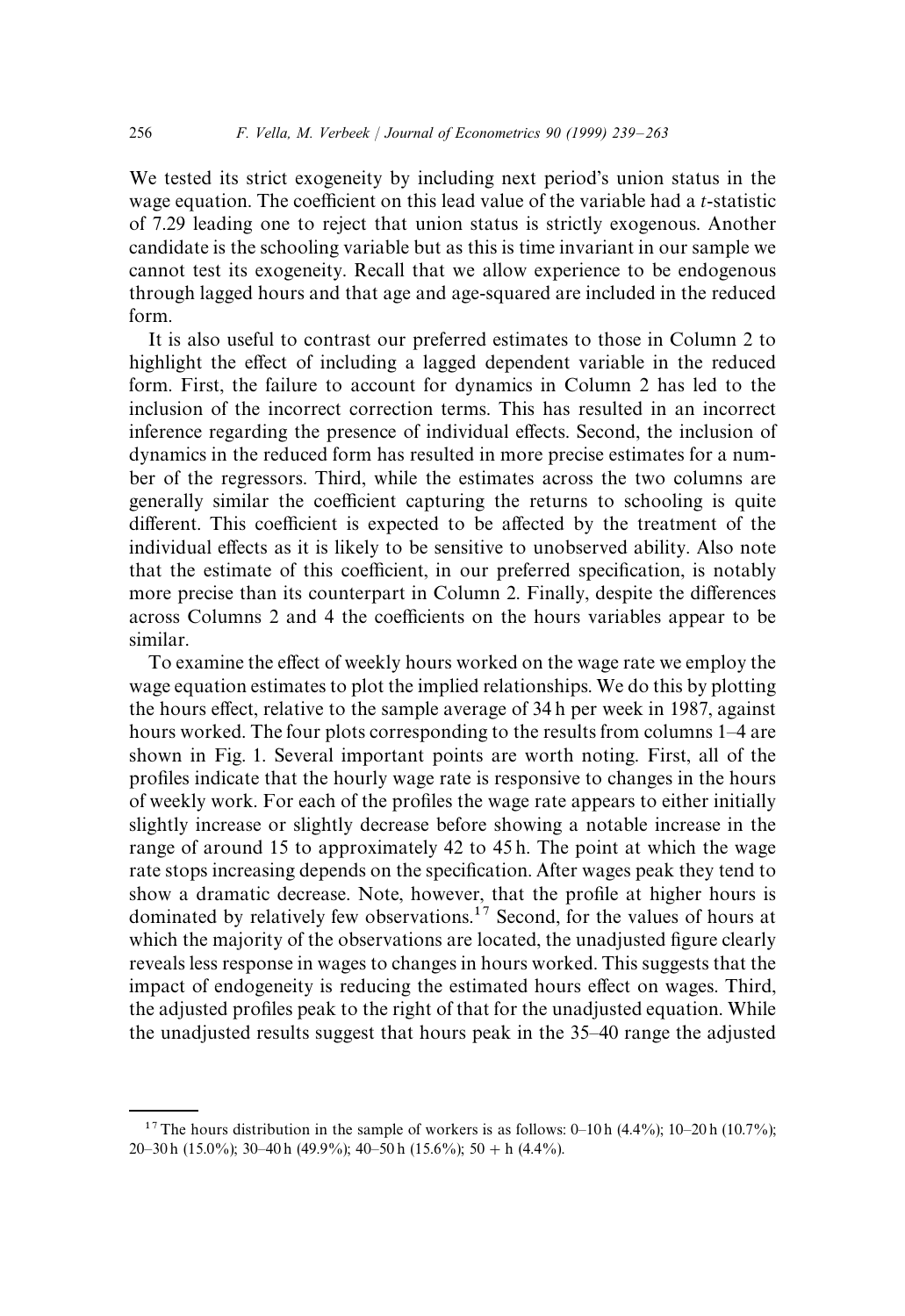

Fig. 1. The Estimated effect of hours on wages, relative to average of 34 hours.

results indicate that the overtime effects are stronger and lead to wages peaking at approximately 42 h per week, for the dynamic specifications, and at approximately 45 h for the static model. Fig. 1 reveals that the profiles for the two dynamic specifications are located between the OLS and adjusted static model. This highlights the importance of incorporating dynamics. In the absence of the lagged dependent variable we are assigning too much importance to the error components. This results in overadjusting for endogeneity. Finally, consider the implied increase in wages over the interval revealed by our preferred specification to feature an increasing effect of hours. Over the hours interval 10*—*41, comprising 82% of the data, the unadjusted estimates imply a wage increase of 34%. The corresponding increase implied by our preferred specification is 43%, while correcting with a static labor supply equation produces a number of almost 65%.

Ideally we would estimate the model by maximum likelihood to explore the efficiency loss that occurs in this particular example by employing our two step approach. Unfortunately, the complicated form of the likelihood function made such a comparison impractical. While this failure to make efficiency comparisons is disappointing it highlights a major attraction of our approach, namely the ability to estimate models which would otherwise not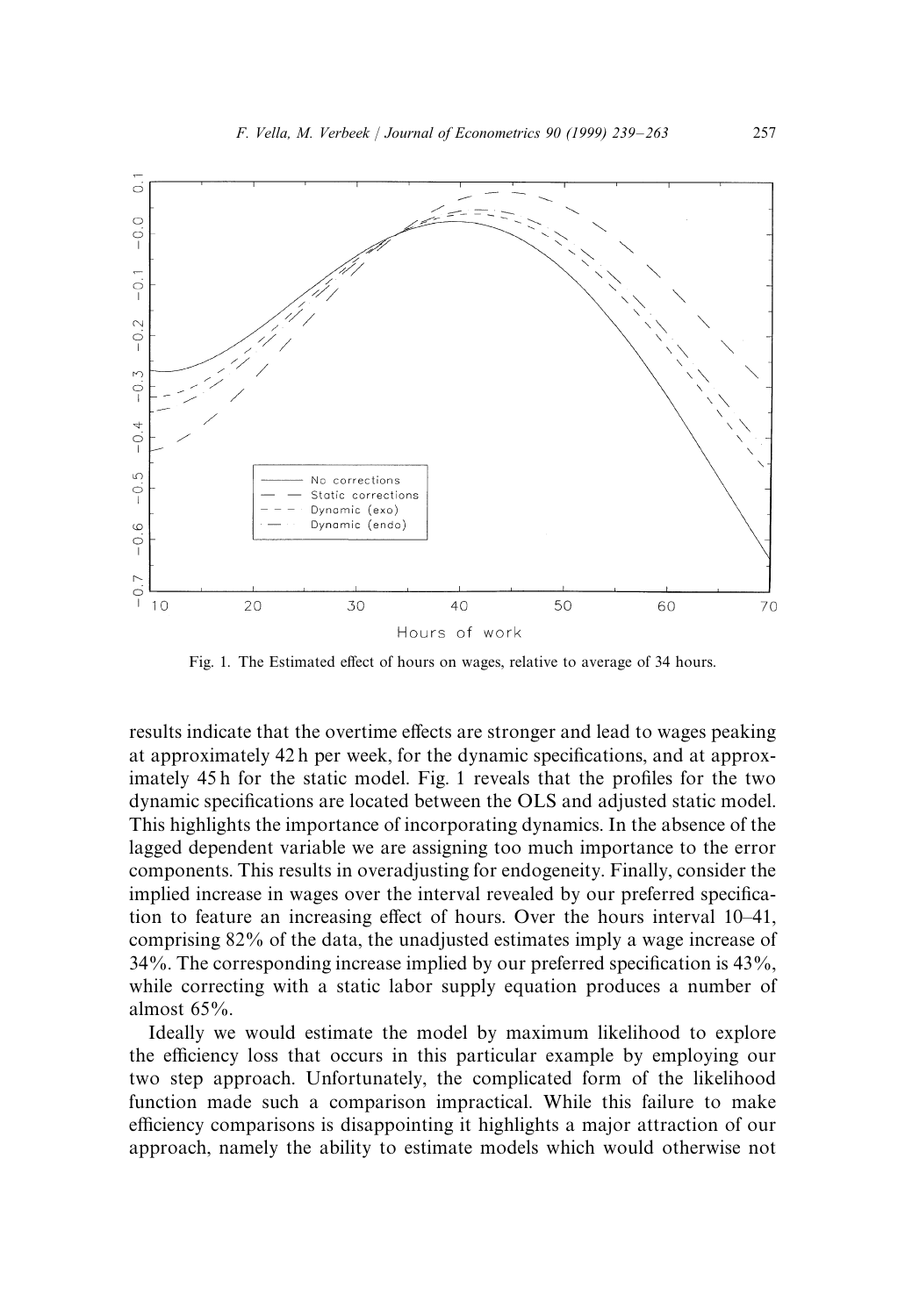be estimable. We also considered other methods of obtaining asymptotically efficient standard errors in order to make comparisons. However, due to the complicated nature of the model we were unable to do so. The one piece of information we are able to provide is how much the standard errors increased in the second step by having to estimate the parameters in the first step. We found that, depending on the specification employed, the standard errors increased by up to  $10\%$ .

# 5. Concluding remarks

This paper presents a two-step approach to estimating panel data models with censored endogenous variables and sample selection. In contrast to maximum likelihood estimation our procedure is computationally simple because only one-dimensional numerical integration is required, while a closedform solution for the second step estimator is available. The cost is a loss of efficiency, which partially depends upon the magnitude of the covariances responsible for the endogeneity/selectivity. Our approach can handle a large variety of models. In particular it allows for truncation, censoring and sample selection. In addition, it is straightforward to extend the current framework to switching regressions models with endogenous switching and observed regimes. Moreover, the two-step method identifies an additional number of parameters that may have economic appeal, including two potential sources of endogeneity/selectivity and state dependence. Direct test for endogeneity/selectivity are also provided.

# Acknowledgements

This paper was partially written while the authors were visitors in the Department of Economics, Research School of Social Sciences and the Department of Statistics, The Faculties at the Australian National University, Canberra, and while Vella was visiting the CentER for Economic Research at Tilburg University. An earlier version of this paper was circulated under the title 'Estimating and Testing Simultaneous Equations Panel Data Models with Censored Endogenous Variables'. Helpful comments by Bertrand Melenberg, Robin Sickles, Jeffrey Wooldridge and seminar participants at the University of Groningen, Australian National University, Texas A&M University, Southern Methodist University, Nuffield College, Tilburg University and the London School of Economics are gratefully acknowledged. We are also grateful for detailed comments from Richard Blundell and two anonymous referees. We alone are responsible for any remaining errors.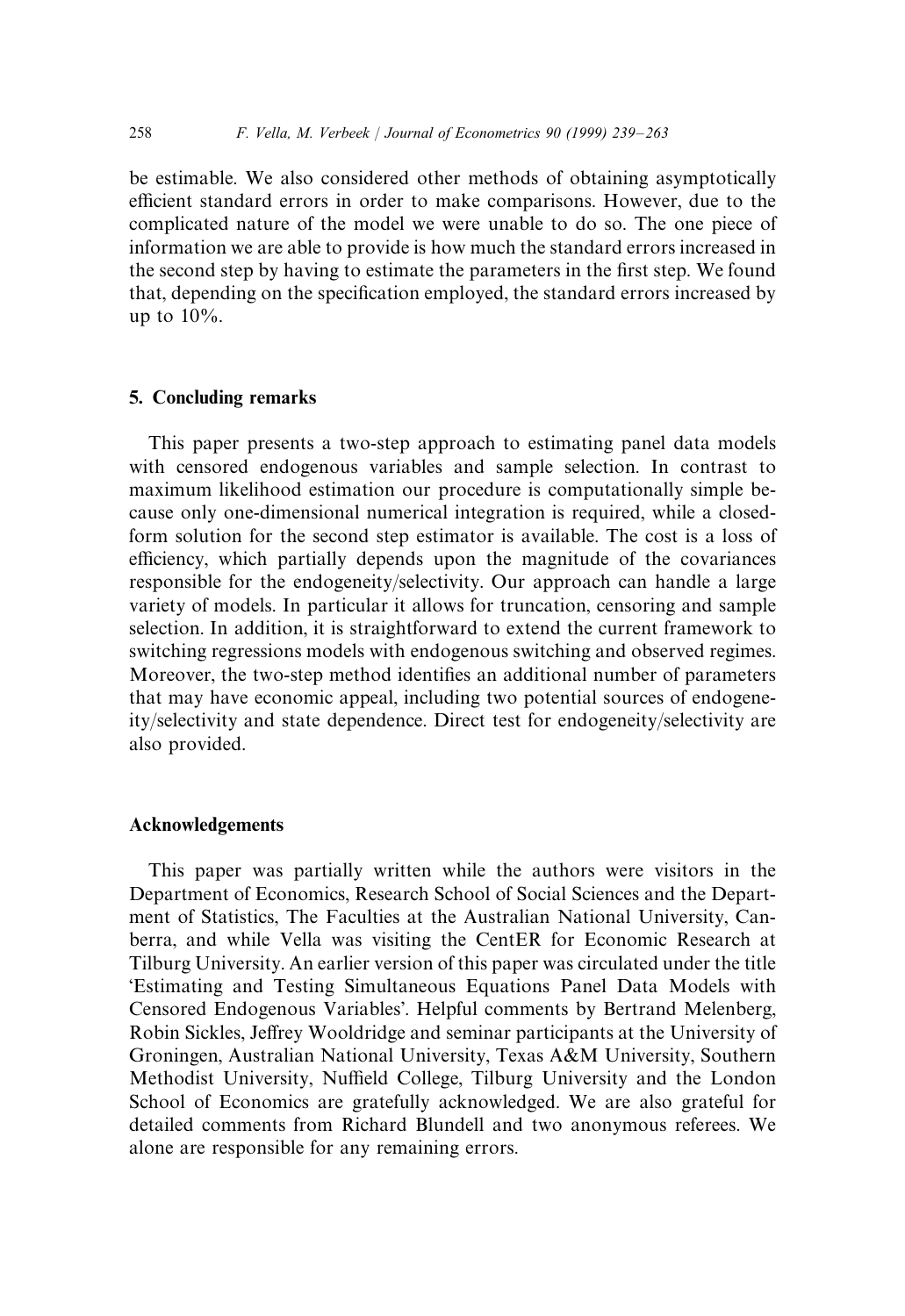## Appendix A. Covariance matrix estimation

First consider conditional moment estimation. The estimator is  $\sqrt{N}$  consistent and asymptotically normal under weak regularity conditions. The asymptotic covariance matrix can be obtained using the results in Newey (1984). Let  $\theta$ <sup>(2)</sup> denote the parameter vector from the reduced form (2) and (3) and let its  $\sqrt{N}$  consistent estimator be given by  $\hat{\theta}^{(2)}$  with asymptotic covariance matrix  $V_2$ . Furthermore, let  $\theta^{(1)}$  denote the vector of parameters characterizing the conditional mean in the second step, i.e:

$$
\theta^{(1)} = (\theta'_1, \tau')',
$$

with  $\tau = (\tau_1, \tau_2)'$ . In vector notation, write

$$
y_i = m_1(x_i, z_i; \theta_1) + Z_i(\theta^{(2)})\tau + e_i,
$$

where  $Z_i(\theta^{(2)})$  denotes the generated regressors and where  $e_i$  is an error term vector corresponding to the conditional distribution of  $\varepsilon_i$ . Let  $\Omega_i$  denote the variance of  $e_i$  for individual *i* and let

$$
G_i = \frac{\partial m_1(x_i, z_i; \theta_1)}{\partial \theta_1}.
$$

Defining:

$$
M_N = \frac{1}{N_i} \sum_{i=1}^N \mathbb{E}\{ [G_i \ Z_i(\theta^{(2)})]' [G_i \ Z_i(\theta^{(2)})] \},
$$
  
\n
$$
V_N = \frac{1}{N_i} \sum_{i=1}^N \mathbb{E}\{ [G_i \ Z_i(\theta^{(2)})]' \Omega_i [G_i \ Z_i(\theta^{(2)})] \},
$$
  
\n
$$
D_N = \frac{1}{N_i} \sum_{i=1}^N \mathbb{E}\left\{ [G_i \ Z_i(\theta^{(2)})]' \frac{\partial Z_i(\theta^{(2)}) \theta_2^{(1)}}{\partial \theta^{(2)'}} \right\},
$$

the asymptotic covariance matrix of the second step estimator for  $\theta^{(1)}$  is given by

$$
V_1 = \lim_{N \to \infty} M_N^{-1} (V_N + D_N V_2 D_N) M_N^{-1},
$$

which can be consistently estimated by replacing expectations with sample moments and unknown parameters by their estimators. The second part within brackets for  $V_1$  is due to the generated regressors problem and equals zero if  $\tau = 0$ . A heteroskedasticity- and autocorrelation-consistent estimator for  $V_N$  is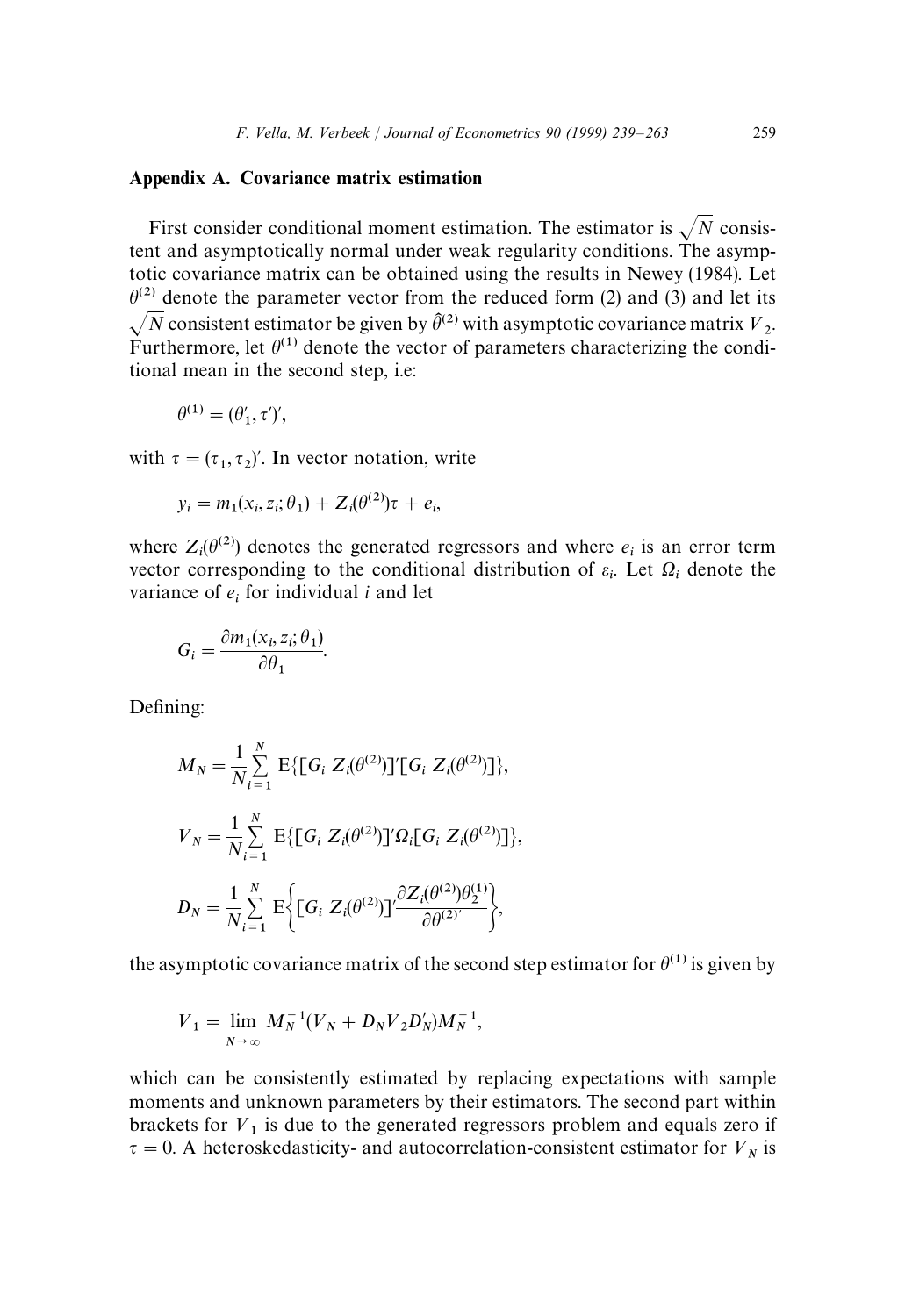given by

$$
\hat{V}_N = \frac{1}{N} \sum_{i=1}^N \left[ \hat{G}_i Z_i(\hat{\theta}^{(2)}) \right]' \hat{e}_i \hat{e}_i' [\hat{G}_i Z_i(\hat{\theta}^{(2)})],
$$

where  $\hat{e}_i$  is the T-dimensional vector of residuals.

Finally, if conditioning upon  $z_i$  implies that certain observations are excluded from the second stage estimation, the dimensions of all vectors and matrices should be adjusted to include only those observations used in estimation.

Now consider conditional maximum likelihood estimation. Let  $\hat{\theta}^{(2)}$  denote the (marginal) ML estimator for  $\theta^{(2)}$  with asymptotic covariance matrix  $V_2$  and  $\hat{\theta}^{(1)}$  the conditional ML estimator obtained from maximizing Eq. (24). Let  $f_1$  denote the conditional density of  $y_i$  given  $z_i$ . Define

$$
F_{11} = \mathcal{E} \bigg\{ -\frac{\partial^2 \ln f_1}{\partial \theta^{(1)} \partial \theta^{(1)}} \bigg\}, \qquad F_{12} = \mathcal{E} \bigg\{ \frac{\partial^2 \ln f_1}{\partial \theta^{(1)} \partial \theta^{(2)}} \bigg\}.
$$

Then, it is easily verified from Taylor expansions that

$$
\sqrt{N}(\hat{\theta}^{(1)} - \theta^{(1)}) = F_{11}^{-1} \left[ \frac{1}{\sqrt{N}} \sum_{i=1}^{N} \frac{\partial \ln f_1}{\partial \theta^{(1)}} + F_{12} \sqrt{N} (\hat{\theta}^{(2)} - \theta^{(2)}) \right] + o_p(1).
$$

Using the result that the two terms in square brackets are asymptotically independent (see Pierce, 1982; Parke, 1986) it follows that the conditional ML estimator is asymptotically normal with covariance matrix:

$$
V_1 = F_{11}^{-1} [F_{11} + F_{12} V_2 F'_{12}] F_{11}^{-1}.
$$

 $F_{11}^{-1}$  is estimated by standard ML programs. In two cases  $\hat{\theta}^{(1)}$  attains the Cramér-Rao lower bound. The first corresponds to the null hypothesis of exogeneity ( $\sigma_{\mu\alpha} = \sigma_{\eta\nu} = 0$ ) and is characterized by  $F_{12} = 0$ . The second case is given by

$$
J = F_{22} - F'_{12}F_{11}^{-1}F_{12} = 0,
$$

where

$$
F_{22} = \mathcal{E}\bigg\{-\frac{\partial^2 \ln f_1}{\partial \theta^{(2)} \partial \theta^{(2)'}}\bigg\}.
$$

Note that *J* summarizes all information on  $\theta^{(2)}$  contained in the conditional distribution  $f_1$ . We refer to  $J = 0$  as the exactly identified case (see Rivers and Ustribution  $f_1$ . We feler to  $J = 0$  as the exactly identified case (see Kivers and Vuong, 1988, for an example). In general, the efficiency loss due to the two-step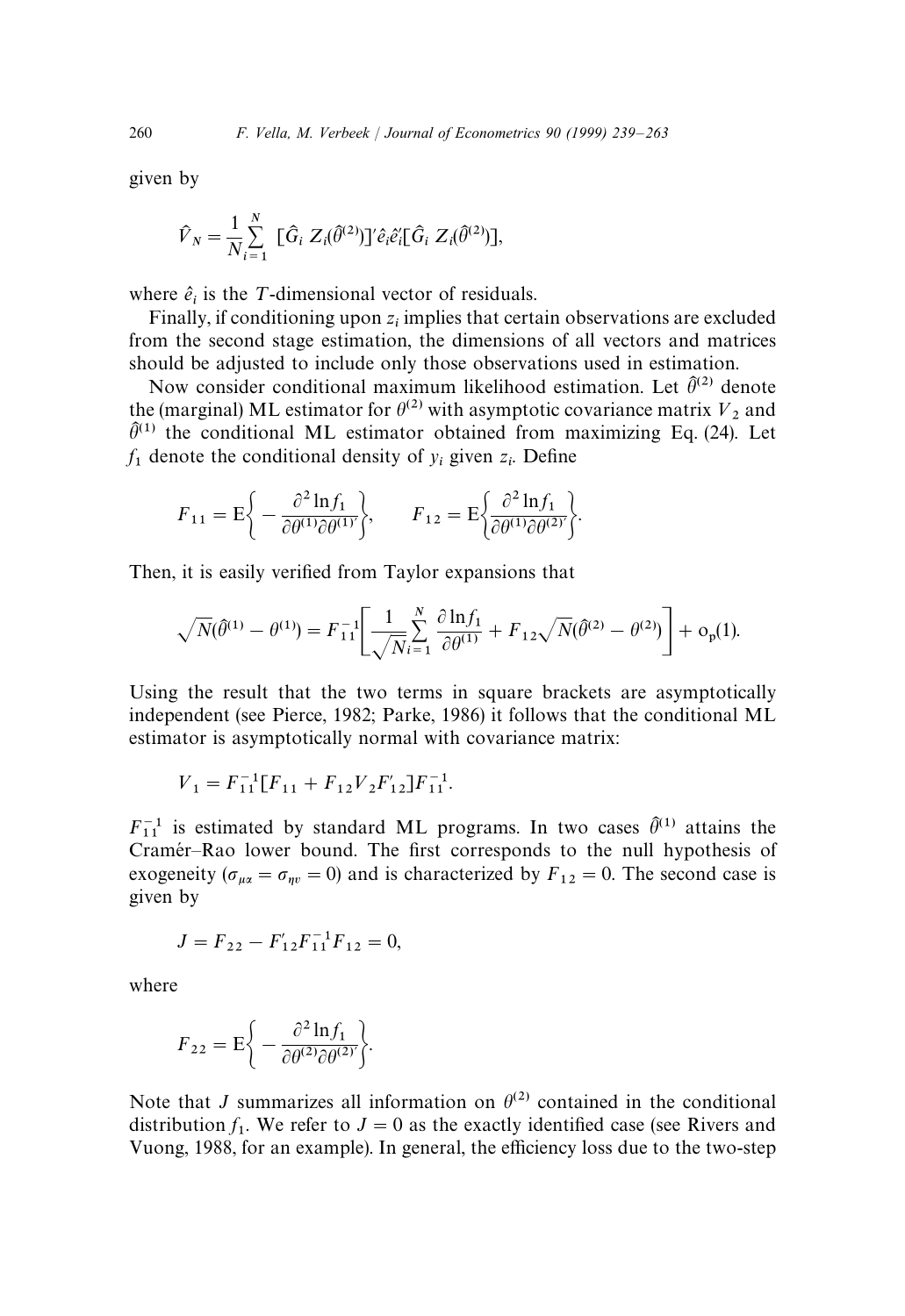nature is given by

 $F_{11}^{-1}F_{12}(V_2 - [V_2^{-1} + J]^{-1})F'_{12}F_{11}^{-1}.$ 

#### Appendix B. Treatment of initial conditions

As the hours process for different individuals may have different starting dates, and as some of the explanatory variables are likely to be non-stationary, it is not tractable to derive an exact and estimable form of the marginal distribution of hours<sub>i0</sub> consistent with the conditional model in Eq.  $(28)$  (see Heckman, 1981). Our first approach ignores this problem and assumes that the initial value hours $_{i0}$  can be treated as exogenous, i.e. independent of all error components in the model (including the unobserved heterogeneity  $(\alpha_i)$  in the hours process for  $t = 1$  onwards). In this case, all inferences are conditional upon hours<sub>i0</sub>, the marginal distribution of which is not needed for consistency. In our second approach we approximate the distribution of hours<sub>i0</sub> by a reduced form tobit using presample (1979) information. With different starting dates, as indicated by different levels of age or experience, it can be expected that the tobit parameters are heterogeneous with respect to these two variables. Similarly, the error terms are likely to exhibit heteroskedasticity. The specification of this reduced form is determined, and empirically tested, independently of the rest of the model.

Starting from a linear additive specification with the explanatory variables from Table 2, we experimented with interaction terms and heteroskedasticity. We arrived at a specification for initial hours that included, besides the exogenous variables from Table 2, age-cubed and age interacted with years schooling and the two racial dummies. For this specification there was no statistical evidence of omitted interaction terms or heteroskedasticity related to age. Normality, however, was rejected. This is similar to the finding for the other periods. In the next step, this specification for the initial period was estimated jointly with the dynamic model for the other periods. This requires one to specify how the error terms are related. We chose to allow for different error variances for this initial period. In particular, we modelled the initial error as  $\zeta \alpha_i + v_{i0}$ , where  $v_{i0}$  is i.i.d. normal with unrestricted variance and  $\zeta$  is an unknown parameter.

## References

Amemiya, T, MaCurdy, T, 1986. Instrumental-variable estimation of an error-components model. Econometrica 54, 869*—*881.

Arellano, M., Bover, O., Labeaga, J.M., 1997. Autoregressive models with sample selectivity for panel data. Working paper 9706, CEMFI, Madrid.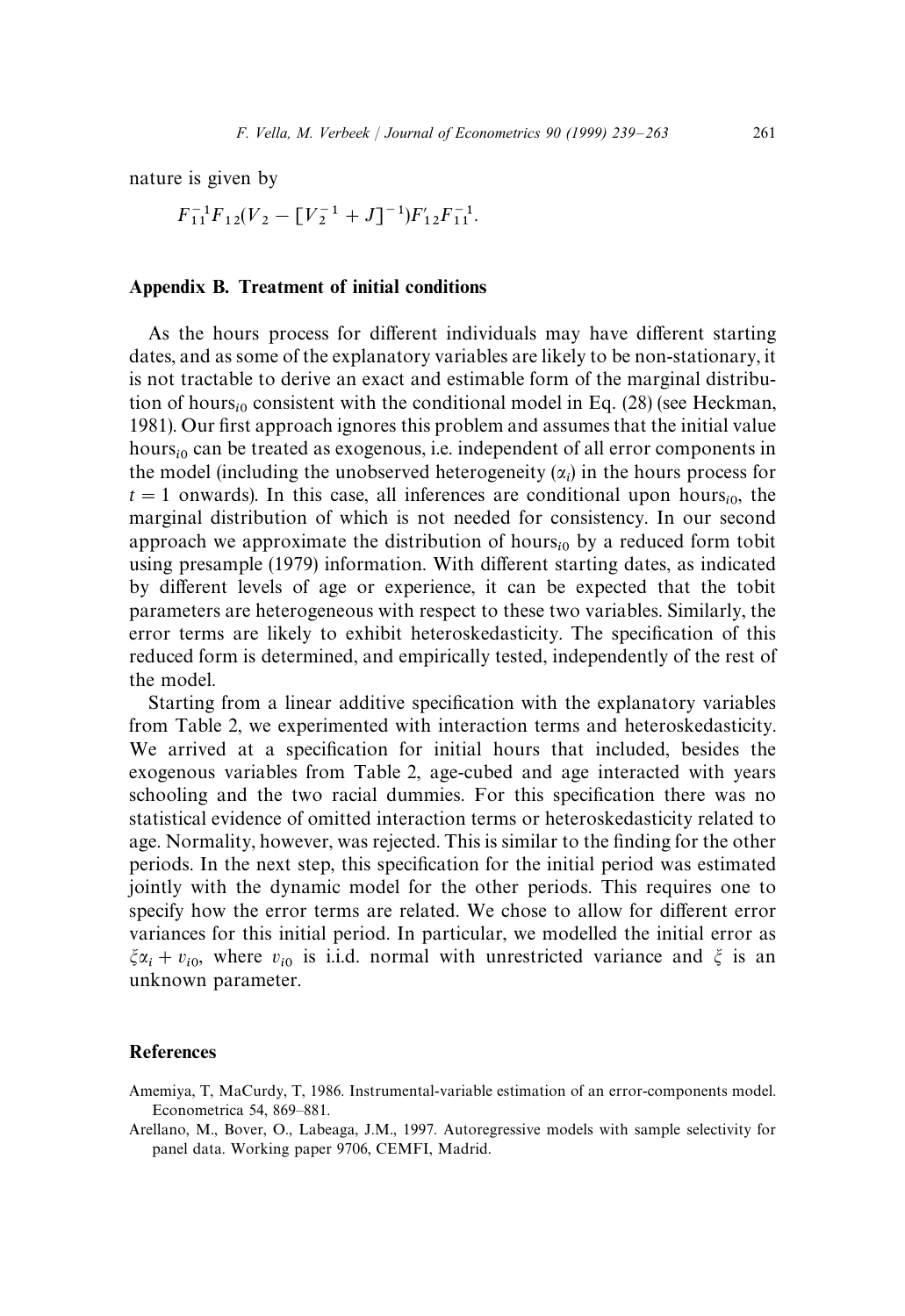- Biddle, J, Zarkin, G, 1989. Choice among wage-hours packages: An empirical investigation of male labor supply. Journal of Labor Economics 7, 415*—*437.
- Butler, J, Moffitt, R, 1982. A computationally efficient quadrature procedure for the one-factor multinomial probit model. Econometrica 50, 761*—*764.
- Chamberlain, G, 1980. Analysis of covariance with qualitative data. Review of Economic Studies 47, 225*—*238.
- Davidson, R, MacKinnon, J.G, 1993. Estimation and Inference in Econometrics. Oxford University Press, Oxford.
- Gourieroux, C, Monfort, A, 1993. Simulation-based inference. A survey with special reference to panel data models. Journal of Econometrics 59, 5*—*33.
- Gourieroux, C, Monfort, A, Renault, E, Trognon, A, 1987. Generalized residuals. Journal of Econometrics 34, 5*—*32.
- Hausman, J, Taylor, W, 1981. Panel data and unobservable individual effects. Econometrica 49, 1377*—*1398.
- Heckman J.J., 1978. Dummy endogenous variables in a simultaneous equation system. Econometrica 931*—*959.
- Heckman, J.J, 1979. Sample selection bias as a specification error. Econometrica 47, 153*—*161.
- Heckman, J.J., 1981. The incidental parameters problem and the problem of initial conditions in estimating a discrete-time-discrete-data stochastic process. In: Manski, C.F., McFadden, D. (Eds.), Structural Analysis of Discrete Data with Econometric Applications. MIT Press, Cambridge, MA.
- Honoré, B, 1992. Trimmed LAD and least squares estimation of truncated and censored regression models with fixed effects. Econometrica 60, 533*—*565.
- Honoré, B, 1993. Orthogonality conditions for tobit models with fixed effects and lagged dependent variables. Journal of Econometrics 59, 35*—*61.
- Kyriazidou, E, 1997. Estimation of a panel data sample selection model. Econometrica 65, 1335*—*1364.
- Labeaga, J.M., 1996. A dynamic panel data model with limited-dependent variables: An application to the demand for tobacco. Working paper, Universitat Pompeu Fabra.
- Moffitt, R, 1984. The estimation of a joint wage-hours labor supply model. Journal of Labor Economics 2, 550*—*566.
- Newey, W, 1984. A method of moments interpretation of sequential estimators. Economics Letters 14, 201*—*206.
- Newey, W, 1987. Efficient estimation of limited dependent variable models with endogenous explanatory variables. Journal of Econometrics 36, 231*—*250.
- Newey, W., Powell, J., Vella, F., 1998. Nonparametric instrumental variables estimation of triangular simultaneous equations models. Econometrica, forthcoming.
- Nijman, T, Verbeek, M, 1992. Nonresponse in panel data: The impact on estimates of a life cycle consumption function. Journal of Applied Econometrics 7, 243*—*257.
- Parke, W.R, 1986. Pseudo maximum likelihood estimation: The asymptotic distribution. Annals of Statistics 14, 355*—*357.
- Pierce, D.A, 1982. The asymptotic effect of substituting estimators for parameters in certain types of statistics. Annals of Statistics 10, 475*—*478.
- Ridder, G., 1990. Attrition in multi-wave panel data. In: Hartog, J., Ridder, G., Theeuwes, J. (Eds.), Panel Data and Labor Market Studies. Elsevier, North-Holland, Amsterdam.
- Rivers, D, Vuong, Q, 1988. Limited information estimators and exogeneity tests for simultaneous probit models. Journal of Econometrics 39, 347*—*366.
- Ruud, P.A, 1984. Tests for specification in econometrics. Econometric Reviews 3, 221*—*242.
- Smith, R.J, Blundell, R, 1986. An exogeneity test for a simultaneous equation Tobit model with an application to labor supply. Econometrica 54, 679*—*685.